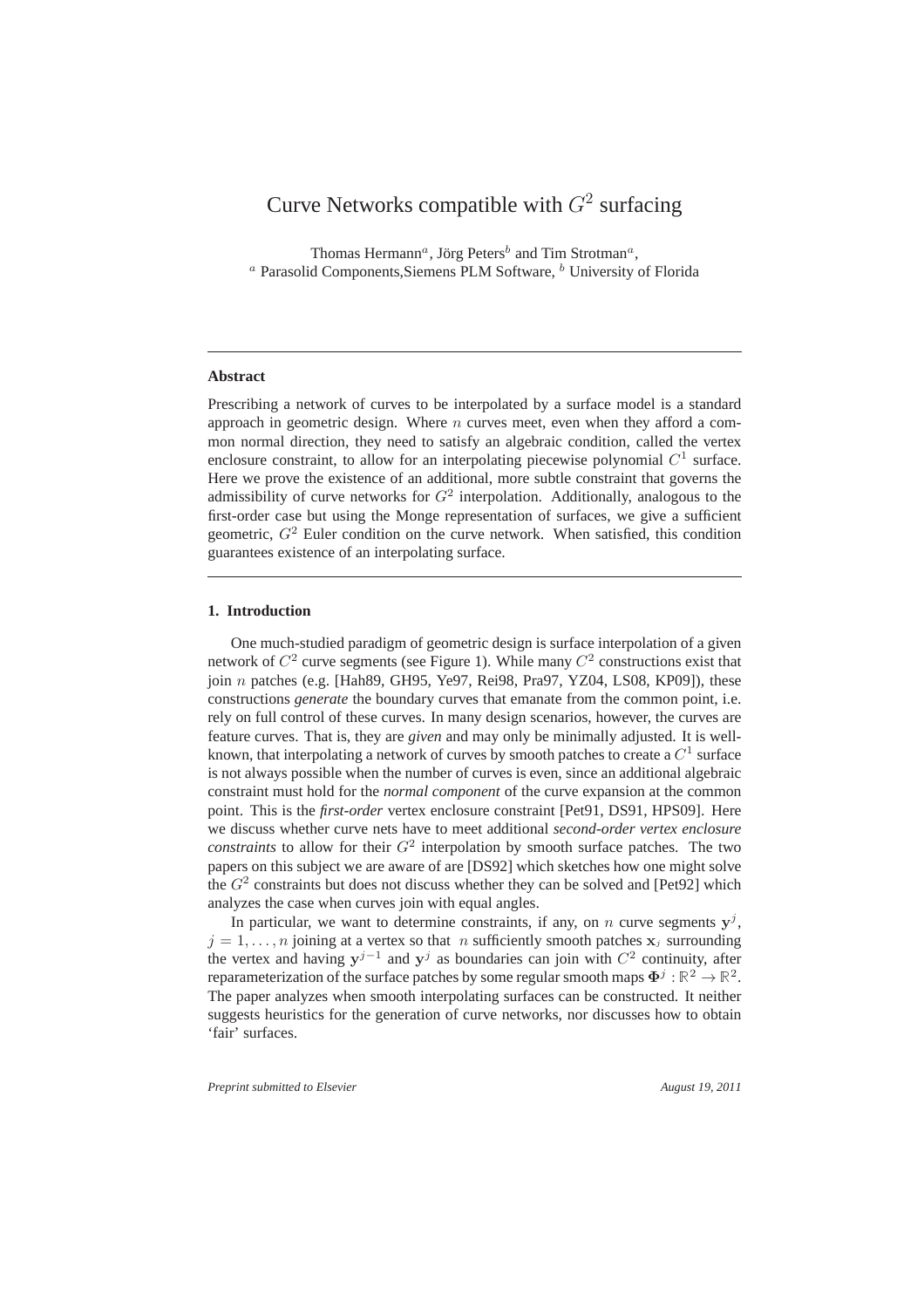

Figure 1: (*left*) Network of curve segments. This paper focuses on (*right*) local network interpolation (see also Definition 1): curves  $y^j$ ,  $j \in \mathbb{Z}_n$ , meeting at a point p are given and pairwise interpolating patches  $x^j$ are sought. The arrow-labels 1 and 2 indicate the domain parameters associated with the boundary curves of the patches, e.g.  $\partial_1 \mathbf{x}^{j+1}(\nu, 0) = \partial_2 \mathbf{x}^j(0, \nu)$ .

*Overview.* Section 2 defines the problem and introduces the notation and the constraints for  $k = 2$  resulting from expanding (7) at (0, 0). Section 3 shows that solvability of the  $G<sup>2</sup>$  vertex constraints implies the existence of a solution to the local network interpolation. Section 4 classifies the  $G<sup>2</sup>$  constraints at the vertex and analyzes their solvability for a fixed curve network. Theorem 2 establishes the existence of secondorder vertex enclosure constraints and therefore of a minimal set of constraints on the curve net. The section ends with a conjecture on the properties of a matrix that holds the key to the complete characterization of second-order vertex enclosure constraints. Section 5 provides a sufficient geometric condition for the existence of a  $G<sup>2</sup>$  patch network interpolating a curve network. This is the analogue of the  $G<sup>1</sup>$  Euler Condition of [HPS09, HPS10b], but for  $G^2$  networks.

### **2. Smooth Network Interpolation**

As illustrated in Figure 1, we consider n curves  $y^j : \mathbb{R} \to \mathbb{R}^3$  that start at a point  $\mathbf{p} \in \mathbb{R}^3$ , and we aim at filling-in between the curves using patches  $\mathbf{x}^j : \mathbb{R}^2 \to \mathbb{R}^3$ ,  $j \in \mathbb{Z}_n$ . In the following we assume that the angle  $\gamma^j$ , between  $y^j$  and  $y^{j+1}$ , lies strictly in  $(0, \pi)$ <sup>1</sup> We note that the angle  $\gamma^j$  corresponds to patch  $x^{j+1}$  and assume for notational simplicity that the *curves are arclength-parameterized*. In particular, each tangent vector  $\mathbf{t}^{j} := \mathbf{y}_{1}^{j}(0)$  is a unit vector. Differential geometry provides us with two fundamental properties that the curve network  $\{y^j\}$  must satisfy to be part of a regular  $C^2$  surface. There must exist a vector n, the normal at p, and  $II(\cdot, \cdot)$ , the second fundamental form acting on the tangent plane components of its two arguments, such that with the abbreviation  $y_2^j := \partial_2^2 y^j$ ,

$$
\mathbf{t}^j \cdot \mathbf{n} = 0, \quad \text{and} \quad II(\mathbf{t}^j, \mathbf{t}^j) = \mathbf{y}_2^j \cdot \mathbf{n}, \quad j \in \mathbb{Z}_n. \tag{1}
$$

<sup>&</sup>lt;sup>1</sup> As shown for  $G^1$  continuity [HPS10b], quite different constraints are needed for  $G^2$  interpolation by smooth surface patches when the angle is  $\pi$  or 0.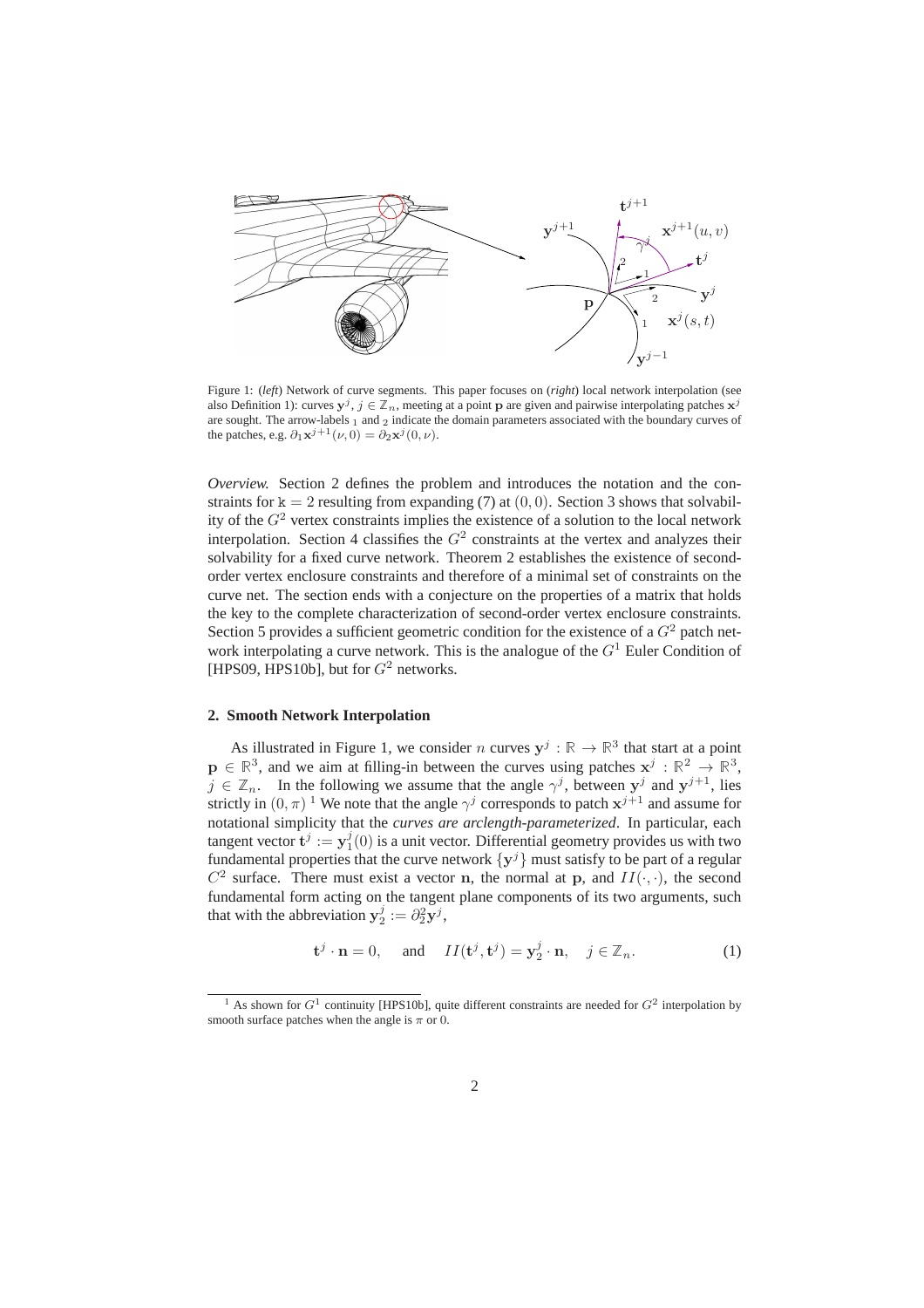The existence of a second fundamental form implies the  $G<sup>1</sup>$  Euler condition that there exist constants  $\kappa_1, \kappa_2 \in \mathbb{R}$  and angles  $\phi^j$  measured from some fixed direction in the tangent plane such that

$$
\kappa^j := \mathbf{y}_2^j \cdot \mathbf{n} = \kappa_1 \cos^2 \phi^j + \kappa_2 \sin^2 \phi^j. \tag{2}
$$

Just like two linearly independent  $t^j$  define a unique normal n up to sign, three pairwise linearly independent  $t^j$  and corresponding normal curvatures can be used to uniquely define a second fundamental form  $II($ ,  $)$ . When the tangents form an X, i.e. when there are just two pair-wise linearly independent directions among the tangents  $t^j$ , then there is a one-parameter family of second fundamental forms (cf. (13)) consistent with the curve network.

## **Definition 1 (Smooth Network Interpolation)** *Let*

$$
\mathbf{y}^j : \mathbb{R} \to \mathbb{R}^3, \nu \mapsto \mathbf{y}^j(\nu), \qquad j \in \mathbb{Z}_n = \{1, \dots, n\}
$$
 (3)

*be a sequence of* n *regular,* C 2k *continuous curves in* <sup>R</sup><sup>3</sup> *that meet at a common point* p *in a plane with oriented normal* n *and at angles* γ j *less than* π *(cf. Figure 1):*

$$
\mathbf{y}^{j}(0) = \mathbf{p}, \mathbf{t}^{j} := (\mathbf{y}^{j})'(0) \perp \mathbf{n}, \quad 0 < \gamma^{j} := \angle(\mathbf{t}^{j}, \mathbf{t}^{j+1}) < \pi.
$$
 (4)

*A*  $G^k$  surface network interpolation of  $\{y^j\}$  *is a sequence of patches* 

$$
\mathbf{x}^j : \mathbb{R}^2 \to \mathbb{R}^3, (s, t) \mapsto \mathbf{x}^j(s, t), \qquad j \in \mathbb{Z}_n,
$$
 (5)

that are regular and  $C^{2k}$  at  $\mathbf p$ , that interpolate the curve network according to

$$
\mathbf{x}^{j}(\nu,0) = \mathbf{y}^{j-1}(\nu), \ \mathbf{x}^{j}(0,\nu) = \mathbf{y}^{j}(\nu), \tag{6}
$$

(with superscript modulo  $n$ ) and that connect pairwise so that  $G^{\mathbf{k}}$  constraints (see e.g. *[PBP02] or [Pet02]) hold for*  $\Phi^{j}$ 

$$
at (u,0) \qquad \partial_1^{k_1} \partial_2^{k_2} \mathbf{x}^{j+1} = \partial_1^{k_1} \partial_2^{k_2} (\mathbf{x}^j \circ \mathbf{\Phi}^j), \quad \text{for } 0 \le k_i \le \mathbf{k}. \tag{7}
$$

*where*  $\{\Phi^j\}_{j\in\mathbb{Z}_n}$  are suitable, say  $C^{2k}$  regular maps. Smooth Network Interpolation *restricted to the neighborhood of* **p** *is called* local network interpolation.

Since the reparameterization appears only on one side, the formulation may appear asymmetric; but with  $\Phi^{j}$  regular, we can invert the relationship – so this formulation is as general and powerful as reparameterizing both  $x^{j+1}$  and  $x^j$ . The increased 2kth order smoothness at vertices is natural for spline constructions and, intentionally, rules out Gregory's rational constructions [Gre74, MW91, Her96]. Finally, we note that by [HLW99] and regularity, (7) is equivalent to  $\partial_2^i {\bf x}^{j+1}(u,0) = \partial_2^i ({\bf x}^j \circ {\bf \Phi}^j)(u,0)$  for  $0 \leq i \leq k$ .

In the following we will focus on smooth network interpolation when  $k = 2$ . We will assume that the given **curve network is admissible**: that is, every curve of the network is at least  $C<sup>4</sup>$  and regular, and the network satisfies (1). We want to characterize when a curvature continuous surface exists that consists of regular  $C<sup>4</sup>$  surface patches and interpolates the admissible network.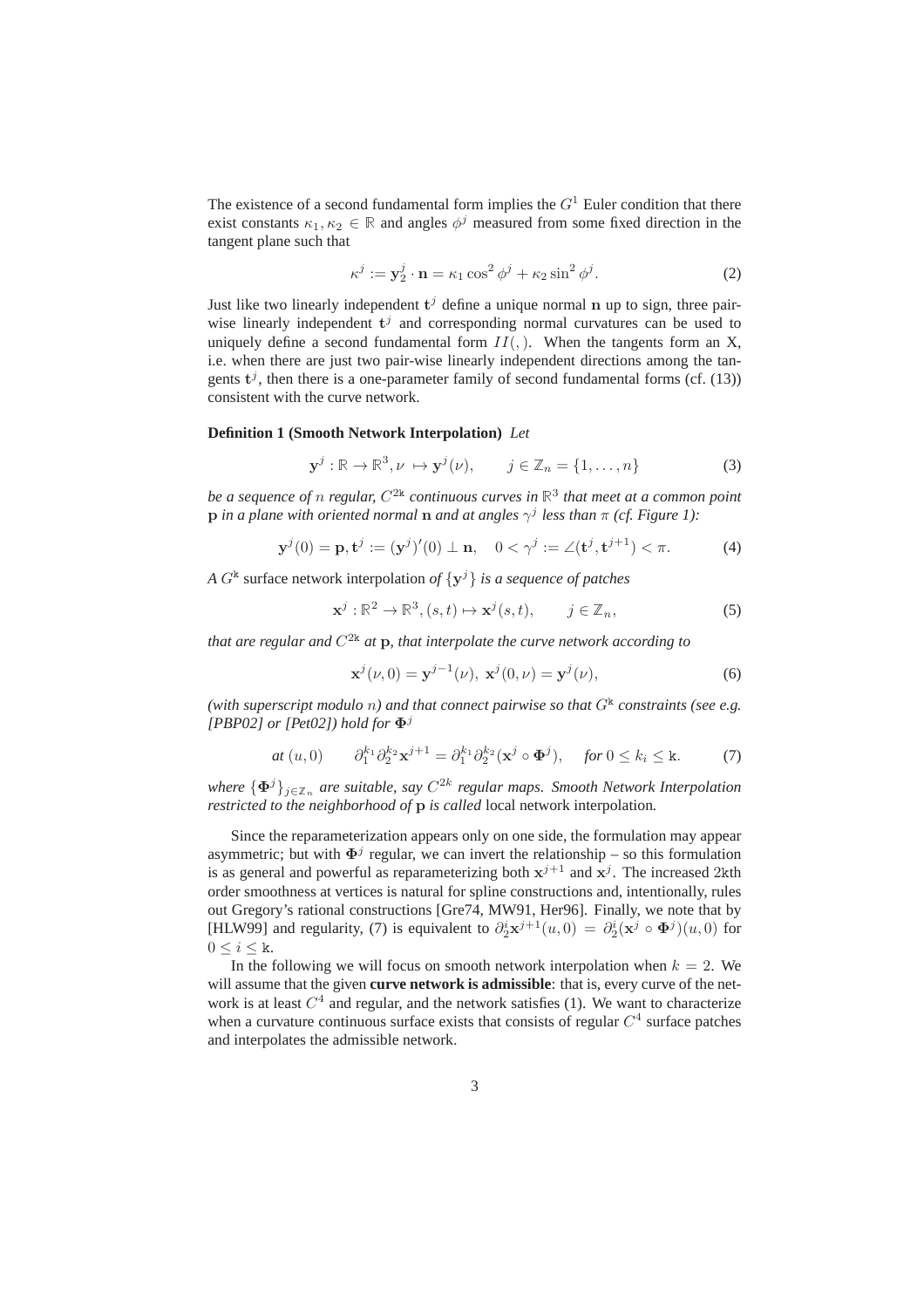**Notation and constraints**. Since our focus is on curvature continuity at  $\mathbf{p} = \mathbf{x}^j(0,0)$ , we abbreviate the *k*th derivative of  $y^j$  evaluated at 0 as  $y^j_k$  and write

$$
\mathbf{x}_{k_1k_2}^j := (\partial_1^{k_1} \partial_2^{k_2} \mathbf{x}^j)(0,0), \quad \tau_{k_1k_2}^j := (\partial_1^{k_1} \partial_2^{k_2} \tau^j)(0,0), \text{ etc.}.
$$
 (8)

We *drop superscripts* whenever the context makes them unambiguous, e.g. we write

$$
\mathbf{x}_{k_1k_2} := \mathbf{x}_{k_1k_2}^j, \ \mathbf{x}_{k_1k_2}^- := \mathbf{x}_{k_1k_2}^{j-1}, \dots,
$$
\n(9)

$$
\mathbf{y}_k := \mathbf{y}_k^j = \mathbf{x}_{0k}, \ \mathbf{y}_k^- := \mathbf{y}_k^{j-1} = \mathbf{x}_{k0}, \ \mathbf{y}_k^+ := \mathbf{y}_k^{j+1} = \mathbf{x}_{0k}^+.
$$
 (10)

That is  $\mathbf{x}_{k_1k_2}$  is a vector in  $\mathbb{R}^3$  and *not* a vector of vectors  $[\ldots, \mathbf{x}_{k_1k_2}^j, \ldots]$ .

We also *tag the equations arising from* (7) for a specific choice of  $(k_1, k_2)$  and j as  $(k_1, k_2)^j$ . Again, to minimize ink, we leave out the superscript when possible. By (6),  $\Phi^j$  has the expansion

$$
\Phi^{j}(u,v) := \begin{bmatrix} (\sigma_{01}^{j} + \sigma_{11}^{j} u + \ldots)v & + (\sigma_{02}^{j} + \sigma_{12}^{j} u + \ldots)v_{2}^{2} + \ldots \\ u + (\sigma_{01}^{j} + \sigma_{11}^{j} u + \ldots)v & + (\sigma_{02}^{j} + \sigma_{12}^{j} u + \ldots)v_{2}^{2} + \ldots \end{bmatrix} . \tag{11}
$$

We call the  $G^1$  and the  $G^2$  constraints labelled  $(i, l)^j$  for  $i+l \leq 4$ , i.e. the constraints on the 4-jet of derivatives up to total degree 4 at  $\mathbf{p}$ , the  $G^2$  vertex constraints. Smoothness constraints on the 4-jet suffice to locally characterize the  $G<sup>2</sup>$  construction and studying them suffices to determine whether a  $C<sup>2</sup>$  surface can be constructed: When satisfied in conjunction with the interpolation constraints, they enable a local network interpolation and this allows for a  $G^2$  surface network interpolation of  $\{y^j\}$  (see Lemma 1). Substituting the curves according to  $(6)$ , we obtain from  $(7)$  at  $(0, 0)$ , via the chain rule, the  $G^1$  constraints

$$
\mathbf{y}_1^+ = \mathbf{y}_1^- \sigma_{01} + \mathbf{y}_1 \tau_{01} \tag{0,1}
$$

$$
\mathbf{x}_{11}^+ = \mathbf{y}_1^- \sigma_{11} + \mathbf{x}_{11} \sigma_{01} + \mathbf{y}_2 \tau_{01} + \mathbf{y}_1 \tau_{11} \tag{1,1}
$$

$$
\mathbf{x}_{21}^+ = 2\mathbf{x}_{11}\sigma_{11} + \mathbf{y}_1^-\sigma_{21} + \mathbf{x}_{12}\sigma_{01} + \mathbf{y}_3\tau_{01} + 2\mathbf{y}_2\tau_{11} + \mathbf{y}_1\tau_{21} \tag{2,1}
$$

$$
\mathbf{x}_{31}^+ = 3\mathbf{x}_{12}\sigma_{11} + 3\mathbf{x}_{11}\sigma_{21} + 3\mathbf{y}_1^-\sigma_{31} + \mathbf{x}_{13}\sigma_{01} + \mathbf{y}_4\tau_{01} + 3\mathbf{y}_3\tau_{11}
$$

$$
+3y_2\tau_{21}+y_1\tau_{31} \tag{3,1}
$$

and the  $G^2$  constraints

$$
\mathbf{y}_{2}^{+} = \mathbf{y}_{2}^{-} \sigma_{01}^{2} + 2\sigma_{01}\mathbf{x}_{11}\tau_{01} + \mathbf{y}_{1}^{-} \sigma_{02} + \mathbf{y}_{2}\tau_{01}^{2} + \mathbf{y}_{1}\tau_{02}
$$
(0,2)  
\n
$$
\mathbf{x}_{12}^{+} = 2\sigma_{11}\mathbf{y}_{2}^{-} \sigma_{01} + 2\sigma_{11}\mathbf{x}_{11}\tau_{01} + \mathbf{y}_{1}^{-} \sigma_{12} + \mathbf{x}_{21}\sigma_{01}^{2} + 2\sigma_{01}\mathbf{x}_{12}\tau_{01}
$$
  
\n
$$
+ \mathbf{x}_{11}\sigma_{02} + \mathbf{y}_{3}\tau_{01}^{2} + \mathbf{y}_{2}\tau_{02} + 2\tau_{11}\mathbf{x}_{11}\sigma_{01} + 2\tau_{11}\mathbf{y}_{2}\tau_{01} + \mathbf{y}_{1}\tau_{12}
$$
(1,2)  
\n
$$
\mathbf{x}_{22}^{+} = 2\tau_{21}\mathbf{y}_{2}\tau_{01} + 4\tau_{11}\mathbf{y}_{3}\tau_{01} + 4\sigma_{11}\mathbf{x}_{11}\tau_{11} + 2\tau_{21}\mathbf{x}_{11}\sigma_{01} + 4\sigma_{11}\mathbf{x}_{12}\tau_{01}
$$
  
\n
$$
+ 2\sigma_{21}\mathbf{x}_{11}\tau_{01} + 2\sigma_{01}\mathbf{x}_{13}\tau_{01} + 2\sigma_{21}\mathbf{y}_{2}^{-} \sigma_{01} + 4\sigma_{11}\mathbf{x}_{21}\sigma_{01} + 2\mathbf{y}_{2}\tau_{12}
$$
  
\n
$$
+ 4\tau_{11}\mathbf{x}_{12}\sigma_{01} + 2\mathbf{x}_{11}\sigma_{12} + \mathbf{y}_{1}^{-} \sigma_{22} + \mathbf{x}_{12}\sigma_{02} + \mathbf{y}_{3}\tau_{02} + \mathbf{y}_{1}\tau_{22}
$$
  
\n
$$
+ 2\mathbf{y}_{2}^{-} \sigma_{11}^{2} + \mathbf{x}_{22}\sigma_{01}^{2} + \mathbf{y}_{4}\tau_{01}^{2} + 2\math
$$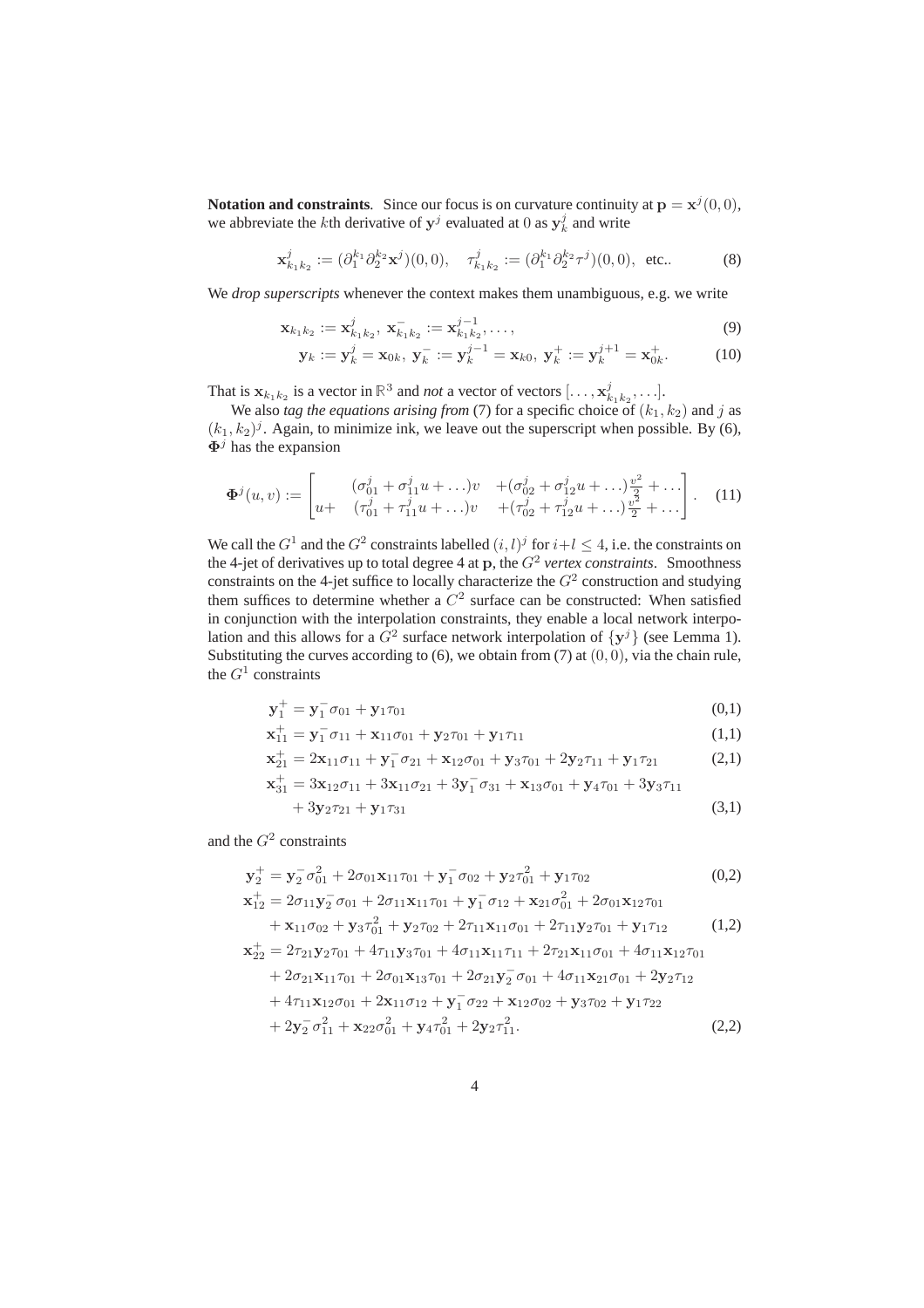We start with equations  $(i, l)^j$  for  $i+l \leq 2$  and check that they are compatible with, and generically implied by (1). Recall that x is the patch interpolating the curves  $y^$ and y with tangents  $t^-$  and t respectively and  $x^+$  its consecutive patch interpolating y, and  $y^{+}$  with tangent  $t^{+}$ . First, we derive a second fundamental form II at p compatible with at least three curves.

**Lemma 1** (*II* **derivation**) *Equation* (1) *defines II unless*  $n = 4$  *and the tangents form* an X. If the tangents form an X then one additional value  $II({\bf t}^1,{\bf t}^2):=w_{11}$  defines  $II.$ 

**Proof** If the tangents do not form an X then there are three curves with pairwise independent tangents and these define II uniquely (see e.g. [HPS10b, Lemma 1]). Otherwise II is underconstrained and it suffices to specify  $II(\mathbf{t}^1, \mathbf{t}^2) := w_{11}$  since  $\mathbf{t}^1$  and  $t^2$  are linearly independent.  $||$ 

Conversely, II defines the second-order derivatives so that constraints  $(i, l)^j$  for  $i + l \leq 2$  can be enforced.

**Lemma 2** (*II* and equations  $(i, l)^j$  for  $i + l \leq 2$ ) *Given a normal* n *and a second fundamental form II satisfying* (1), the constraints  $(i, l)^j$  for  $i + l \leq 2$  always have a *solution.*

**Proof** Assumption (1), *left*, and regularity imply that constraints of type  $(0, 1)^j$  hold for some choice of  $\sigma_{01}$  and  $\tau_{01}$ . In particular  $t^+ = \sigma_{01}t^- + \tau_{01}t$ . For the remaining equations, we first focus on the normal coordinate. We can enforce the normal component of  $(1, 1)^j$ ,

$$
\mathbf{n} \cdot \mathbf{x}_{11}^+ = \mathbf{n} \cdot \mathbf{x}_{11} \sigma_{01} + \mathbf{n} \cdot \mathbf{y}_2 \tau_{01}, \tag{1,1n}
$$

by setting  $\mathbf{n} \cdot \mathbf{x}_{11} := II(\mathbf{t}^-,\mathbf{t})$  and substituting  $\mathbf{t}^+ = \sigma_{01}\mathbf{t}^- + \tau_{01}\mathbf{t}$ :

$$
II(\mathbf{t}, \mathbf{t}^+) = II(\mathbf{t}^-, \mathbf{t})\sigma_{01} + II(\mathbf{t}, \mathbf{t})\tau_{01}.
$$
 (12)

For an X configuration, we see that

$$
w_{11} = \mathbf{x}_{11}^0 \cdot \mathbf{n} = \mathbf{x}_{11}^2 \cdot \mathbf{n} = -\mathbf{x}_{11}^1 \cdot \mathbf{n} = -\mathbf{x}_{11}^3 \cdot \mathbf{n}.\tag{13}
$$

To verify that the normal components of equations  $(0, 2)^j$  hold, we take the dot product with the normal n and apply (1), *right*,

$$
\mathbf{y}_{2}^{+} \cdot \mathbf{n} = ^{(1)} II(\mathbf{t}^{+}, \mathbf{t}^{+}) = ^{(0,1)} II(\sigma_{01} \mathbf{t}^{-} + \tau_{01} \mathbf{t}, \sigma_{01} \mathbf{t}^{-} + \tau_{01} \mathbf{t})
$$
(14)  
\n
$$
= \sigma_{01}^{2} II(\mathbf{t}^{-}, \mathbf{t}^{-}) + 2\tau_{01}\sigma_{01}II(\mathbf{t}^{-}, \mathbf{t}) + \tau_{01}^{2}II(\mathbf{t}^{+}\mathbf{t})
$$
  
\n
$$
= \sigma_{01}^{2} \mathbf{y}_{2}^{-} \cdot \mathbf{n} + 2\tau_{01}\sigma_{01} \mathbf{x}_{11} \cdot \mathbf{n} + \tau_{01}^{2} \mathbf{y}_{2} \cdot \mathbf{n}.
$$

The constants  $\tau_{02}^j$  and  $\sigma_{02}^j$  can be chosen to enforce the tangential coordinates. Similarly, the tangential coordinates of equations  $(1, 1)^j$  can be enforced by choosing  $\tau_{11}^j$ and  $\sigma_1^j$  $\frac{3}{11}$ .

We assume in the following that  $\tau_{ik}^j$  and  $\sigma_{ik}^j$  for  $0 \le i, k \le 1$  have been fixed.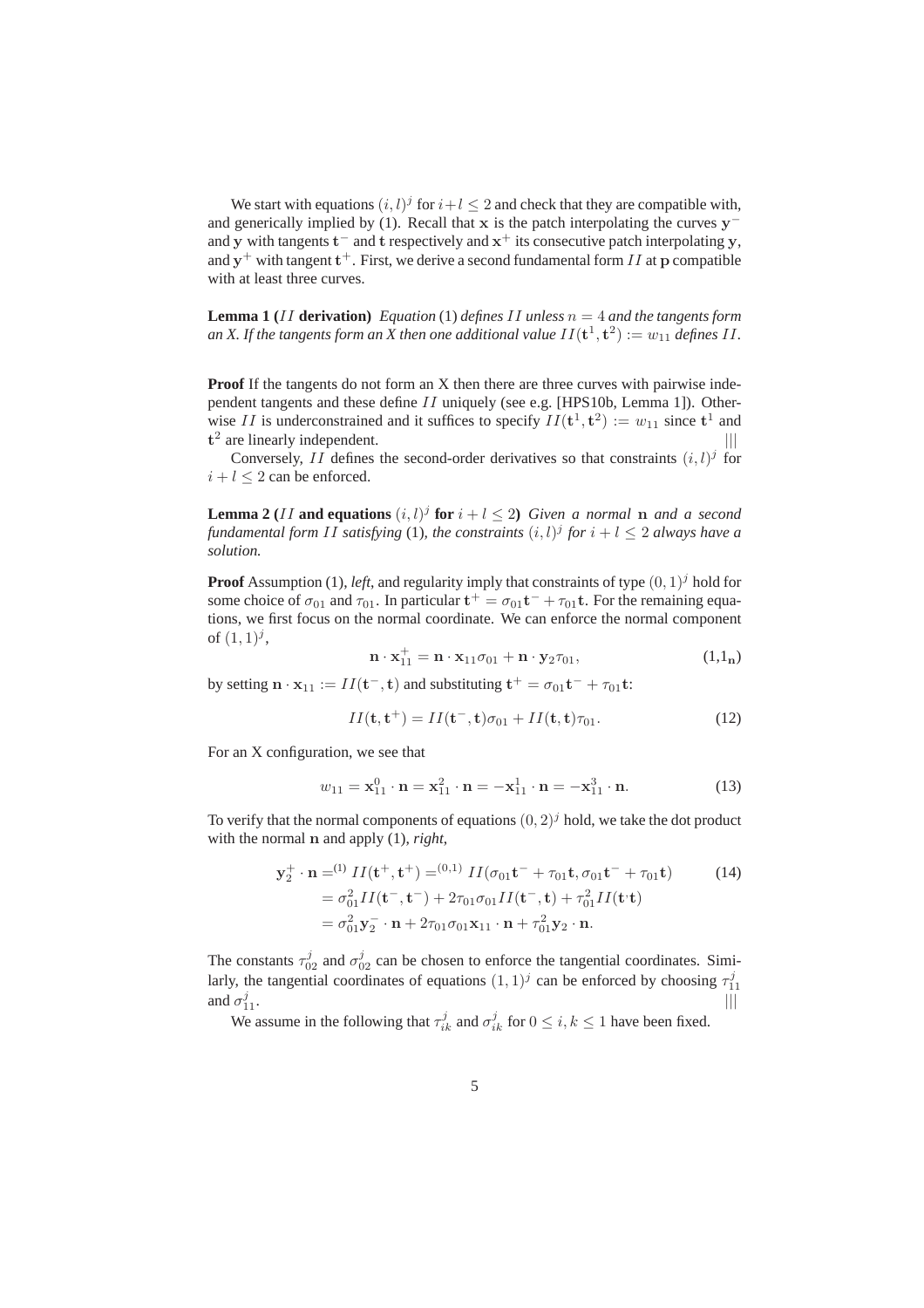# 3. Constraints on boundary curves arising from  $G<sup>2</sup>$  continuity and their suffi**ciency**

First we show that, if we can find a solution satisfying the  $G<sup>2</sup>$  vertex constraints then there exists a solution to the local network interpolation. Later, we analyze under what conditions the  $G^2$  vertex constraints are solvable.

Given a network of curves and a solution to the  $G<sup>2</sup>$  vertex constraints, we construct a local network interpolation as follows.

**Theorem 1 (Sufficiency of**  $G^2$  **vertex constraints)** If, for some choice of 4-jet of  $x^j$ and  $\Phi^j$ , the  $G^2$  vertex constraints hold then there exists a local network interpolation  $\{\mathbf x^k\}.$ 

**Proof** We drop the superscript k. Assume that the  $G<sup>2</sup>$  vertex constraints are satisfied by

$$
\mathbf{x}_{ij}, ij \in I, \quad \sigma(u, v) := \sum_{ij \in J} \sigma_{ij} \frac{u^i}{i!} \frac{v^j}{j!}, \quad \tau(u, v) := u + \sum_{ij \in J} \tau_{ij} \frac{u^i}{i!} \frac{v^j}{j!} \quad (15)
$$

where  $I := \{(1, 1), (2, 1), (3, 1), (1, 2), (2, 2)\}, J := I \cup \{(0, 1), (0, 2)\}.$ We define a base surface

$$
\bar{\mathbf{x}}(s,t) := \mathbf{y}^-(s) + \mathbf{y}(t) - \mathbf{y}_0 + \sum_{ij \in I} \mathbf{x}_{ij} \frac{s^i}{i!} \frac{t^j}{j!}
$$
(16)

and functions

$$
\mathbf{f}_1^+(t) := \frac{\partial}{\partial v} (\bar{\mathbf{x}}(\sigma(u,v), \tau(u,v)) - \bar{\mathbf{x}}^+(u,v))(t,0),
$$
  

$$
\mathbf{f}_2^+(t) := \frac{\partial^2}{\partial v^2} (\bar{\mathbf{x}}(\sigma(u,v), \tau(u,v)) - \bar{\mathbf{x}}^+(u,v))(t,0).
$$

By definition of  $\bar{x}$  and local network interpolation it can be shown that

$$
\frac{d^k \mathbf{f}_1}{dt^k}(t) = \mathbf{0}, 0 \le k \le 3, \qquad \frac{d^k \mathbf{f}_2}{dt^k}(t) = \mathbf{0}, 0 \le k \le 2.
$$
 (17)

We now define the surface patches of the  $G<sup>2</sup>$  vertex constraint network as

$$
\mathbf{x}(s,t) := \bar{\mathbf{x}}(s,t) + \mathbf{f}_1(s)t + \mathbf{f}_2(s)\frac{t^2}{2}.
$$
 (18)

By construction x interpolates both y<sup>-</sup> and y and by definition of  $\{f_1^+, f_2^+\}$ , the conditions for  $G^2$  continuity along the common boundary  $y(t)$  hold,

$$
\mathbf{x}_v^+(u,0) = \frac{\partial}{\partial v}(\mathbf{x}(\sigma(u,v), \tau(u,v))(u,0),
$$
  

$$
\mathbf{x}_{vv}^+(u,0) = \frac{\partial^2}{\partial v^2}(\mathbf{x}(\sigma(u,v), \tau(u,v))(u,0).
$$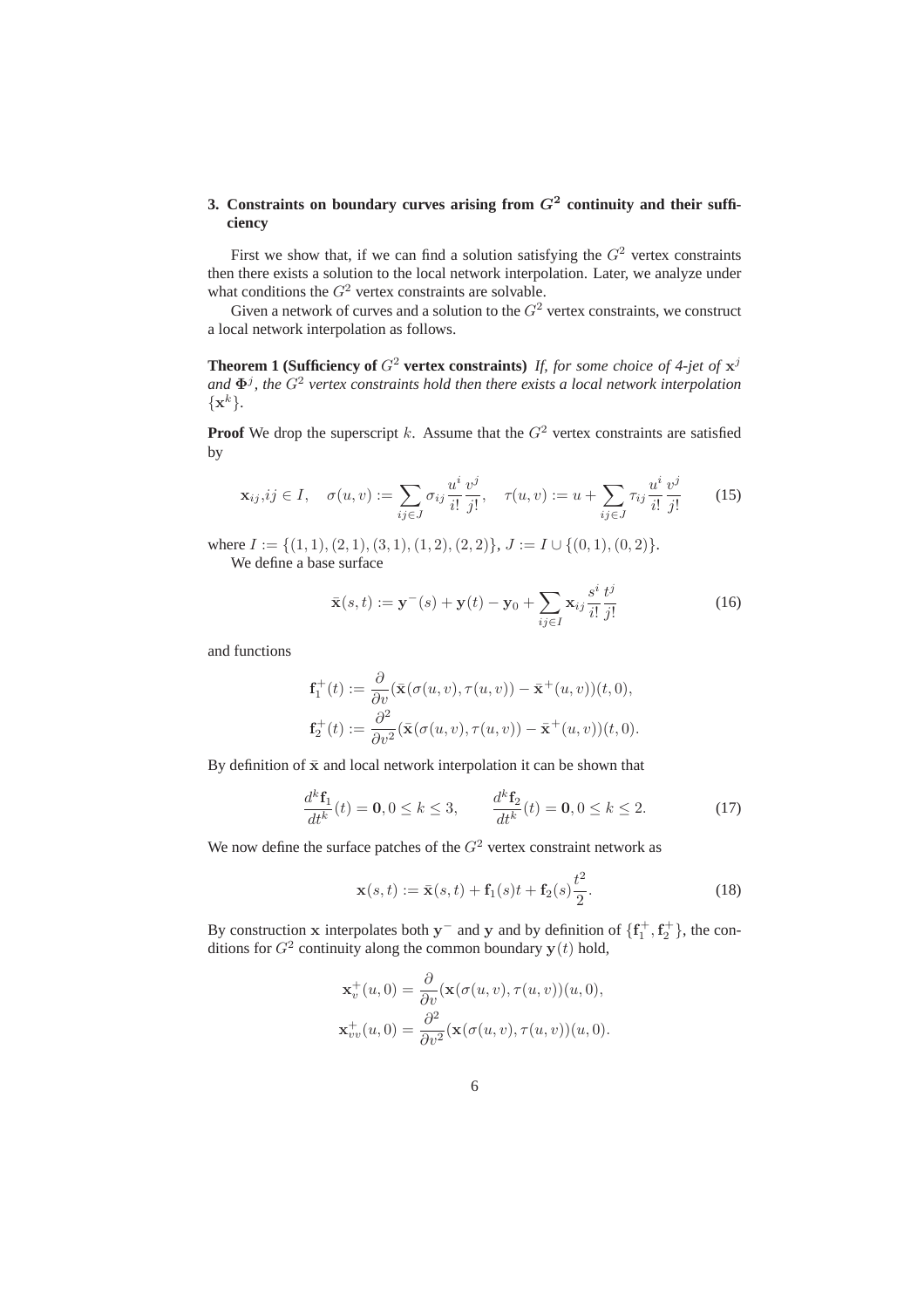Specifically,  $f_1$  and  $f_2$  do not contribute to the partial derivatives of these equations so that the partials of  $x$  can be replaced with those of  $\bar{x}$ .  $|||$ 

Above, by (18), the last two equations of the proof are equivalent to the defining equations of  $f_1$  and  $f_2$ . Also  $x(u, v)$  was chosen to make the proof as simple as possible. In general, x can be defined as

$$
\mathbf{x}(s,t) = \mathbf{y}^-(s) + \mathbf{y}(t) - \mathbf{y}_0 + \sum_{ij \in I} \mathbf{x}_{ij} \frac{s^i}{i!} \frac{t^j}{j!} + \mathbf{f}_1(s)t + \mathbf{f}_2(s) \frac{t^2}{2} + \mathbf{g}_1(t)s + \mathbf{g}_2(t) \frac{s^2}{2} + \mathbf{m}(s,t) \frac{s^3 t^3}{36}
$$

where **m** is unrestricted,  $\frac{d^k \mathbf{g}_i}{dt^k}(0) = 0, i = 1, 2, k = 0, 1, 2,$  and  $\{\mathbf{f}_1^+, \mathbf{f}_2^+, \mathbf{g}_1, \mathbf{g}_2\}$  must satisfy constraints generated from the  $G<sup>2</sup>$  edge constraints (7). Finally, the reparameterization, Φ, can have higher-order terms.

Now we focus on solvability of the  $G<sup>s</sup>$  constraints,  $s = 0, 1, 2$ . The solvability of  $(k_1, k_2)^j$  for  $k_1 + k_2 = 2$  follows from Lemma 2. Our main goal is therefore to find the local  $G^s$  constraints  $(k_1, k_2)^j$  of Section 2 for  $3 \leq k_1 + k_2 \leq 4$  in terms of the higher-order derivatives,  $\mathbf{x}_{21}^j$ ,  $\mathbf{x}_{12}^j$ ,  $\mathbf{x}_{31}^j$ ,  $\mathbf{x}_{13}^j$ ,  $\mathbf{x}_{22}^j$  and for the reparameterizations' derivatives  $\tau_{k_1k_2}^j$ ,  $\sigma_{k_1k_2}^j$  for  $i, k > 1$ . We first consider the equations  $(k_1, k_2)^j$  when  $k_1 + k_2 = 4.$ 

**Lemma 3** *The equations*  $(k_1, k_2)^j$ , where  $k_1 + k_2 = 4$  *and*  $1 \leq k_1, k_2$  *can always be solved in terms of*  $x_{31}^j$ ,  $x_{13}^j$ ,  $x_{22}^j$ .

**Proof** We have more vector-valued variables,  $x_{31}$ ,  $x_{13}$ ,  $x_{22}$ , than constraints: (3,1), (2,2). Equation (3,1) expresses  $x_{31}^+$  in terms of  $x_{13}$  so that we can focus on solving (2,2) in terms of  $x_{13}$  and  $x_{22}$ . Equation (2,2) can be arranged as

$$
\mathbf{x}_{22}^+ = \sigma_{01}^2 \mathbf{x}_{22} + 2\tau_{01}\sigma_{01}\mathbf{x}_{13} + f(\mathbf{y}, \mathbf{x}_{11}, \mathbf{x}_{12}, \mathbf{x}_{21}),
$$
 (2,2)

where  $f(\mathbf{y}, \mathbf{x}_{11}, \mathbf{x}_{12}, \mathbf{x}_{12})$  is the collection of terms on the boundary or appearing in lower-order equations. Clearly, we can solve  $n-1$  of these equations for  $x_{22}^+$ . In general, this is all we can hope for since, for equal angles  $\gamma^j$ , the analysis in [Pet92] shows that the constraint matrix for solving  $(2,2)$  in terms of just  $x_{22}$  is rank-deficient by 1.

If the tangents do not form an X configuration, i.e. not all consecutive pairs of angles add to  $\pi$ , then at least one  $\tau_{01}^j \neq 0$ . Let  $\tau_{01}^1 \neq 0$ . Then, for any choice of  $x_{22}^1$ , we can solve (2,2), for  $x_{22}^2, \ldots, x_{22}^n, x_{13}^1$ .

If the tangents form an X then the valence must be  $n = 4$  and  $\tau_{01} = 0$  and we solve the tangential component for  $x_{22}^2, \ldots x_{22}^4, x_{11}^1, \sigma_{12}$  (we may need  $\sigma_{12}$  to choose  $w_{11} \neq 0$  for Lemma 6). ||||

Our analysis therefore focusses on the case of  $k_1 + k_2 = 3$  derivatives. If the corresponding constraints are solvable then no second-order vertex enclosure constraint exists and a construction is always possible. However, the situation is not that simple as the next lemma shows.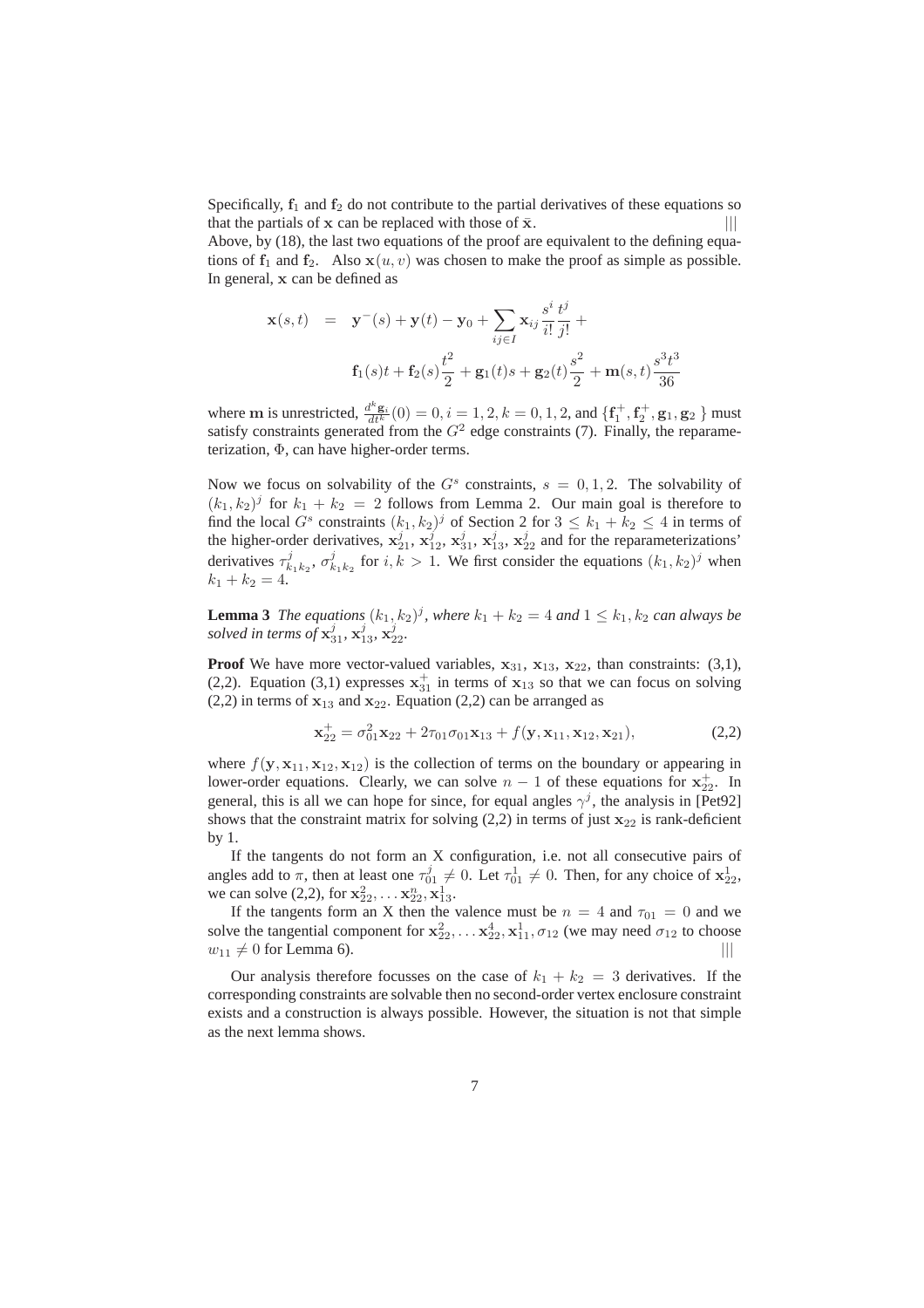**Lemma 4** *The equations*  $(k_1, k_2)^j$ , where  $k_1 + k_2 = 3$  and  $1 \leq k_1, k_2$ , can be solved in terms of  $x_{12}^j$  and  $x_{21}^j$  if and only if the following  $n \times n$  system of equations has a *solution:*

$$
\mathbf{M}\mathbf{h} = \mathbf{r}, \qquad \mathbf{M}_{jk} := \begin{cases} \sin \gamma, & k = j - 1 \\ 2\sin(\gamma^- + \gamma), & k = j \\ \sin \gamma^-, & k = j + 1 \\ 0, & else, \end{cases} \tag{19}
$$

$$
\mathbf{r}^{j} := \frac{1}{\sigma_{01}} (2\tau_{01}\sigma_{11} + 2\tau_{11}\sigma_{01} + \sigma_{02})\mathbf{x}_{11}
$$
\n
$$
+ \frac{1}{\sigma_{01}} ((\tau_{01})^{2}\mathbf{y}_{3} + 2\tau_{01}\tau_{11}\mathbf{y}_{2} + 2\sigma_{01}\sigma_{11}\mathbf{y}_{2}^{-} + \tau_{02}\mathbf{y}_{2} + \tau_{12}\mathbf{y}_{1} + \sigma_{12}\mathbf{y}_{1}^{-})
$$
\n
$$
+ \sigma_{01}(2\sigma_{11}^{-}\mathbf{x}_{11}^{-} + \tau_{01}^{-}\mathbf{y}_{3}^{-} + 2\tau_{11}^{-}\mathbf{y}_{2}^{-} + \tau_{21}^{-}\mathbf{y}_{1}^{-} + \sigma_{21}^{-}\mathbf{y}_{1}^{j-2}).
$$
\n(20)

In (20), we used the default notation on the right hand side that suppresses the superscript j. We cannot omit the superscript on  $r^j$ .

**Proof** We eliminate  $x_{21}$  by substituting  $(2,1)^{j-1}$  into  $(1,2)^j$  to obtain

$$
\mathbf{x}_{12}^+ = \mathbf{x}_{12}^- \sigma_{01}^- \sigma_{01}^2 + 2\sigma_{01} \mathbf{x}_{12} \tau_{01} + g(\mathbf{y}, \mathbf{x}_{11}), \tag{21}
$$

where  $g(y, x_{11})$  collects the terms depending on y and  $x_{11}$ . We divide both sides by  $-\sigma_{01} := \frac{\sin \gamma}{\sin \gamma}$  (allowable since by assumption on the opening angles  $\sin \gamma \neq 0$ ) to obtain for  $h^j := -\frac{x_{12}^j}{x_{12}^j}$  $\sin \gamma^{j-1}$ 

$$
\sin \gamma^j \mathbf{h}^{j-1} + 2\sin(\gamma^{j-1} + \gamma^j)\mathbf{h}^j + \sin \gamma^{j-1}\mathbf{h}^{j+1} = \frac{1}{\sigma_{01}}g(\mathbf{y}, \mathbf{x}_{11}) =: \mathbf{r}^j. \tag{22}
$$

This is Equation (19).  $|||$ 

Although, generically, we can freely choose all 
$$
\tau_{k_1k_2}^j
$$
 and  $\sigma_{k_1k_2}^j$  for  $k_1 + k_2 > 1$ ,  
rank deficiency of the matrix **M** could lead to an additional constraint on the boundary  
curves when we consider a *higher-order saddle point*. For a higher-order saddle point,  
 $\mathbf{n} \cdot \mathbf{y}_k^j = 0$  for  $k = 1, 2$  and this can force  $\mathbf{n} \cdot \mathbf{x}_{11}^j = 0$  so that

$$
\mathbf{n} \cdot \mathbf{r}^j = \frac{(\tau_{01})^2}{\sigma_{01}} \mathbf{n} \cdot \mathbf{y}_3 + \sigma_{01} \tau_{01}^- \mathbf{n} \cdot \mathbf{y}_3^-.
$$

If  $\ell \in \mathbb{R}^n$  is a left null-vector of M, i.e.  $\ell M = 0$ , then we obtain the *second-order vertex enclosure constraint*

$$
0 = \ell(\mathbf{r}\mathbf{n}) = \sum_{j} \tau_{01}^{j} \left( \frac{\tau_{01}^{j} \ell^{j}}{\sigma_{01}^{j}} + \sigma_{01}^{j+1} \ell^{j+1} \right) \mathbf{n} \cdot \mathbf{y}_{3}^{j}.
$$
 (23)

We therefore focus on the existence of left null-vectors and hence the rank of M. The next lemma partly characterizes  $rank(M)$  and thereby shows in what cases a secondorder vertex enclosure constraint *can* exist and where no second-order vertex enclosure constraint exists because M is of full rank.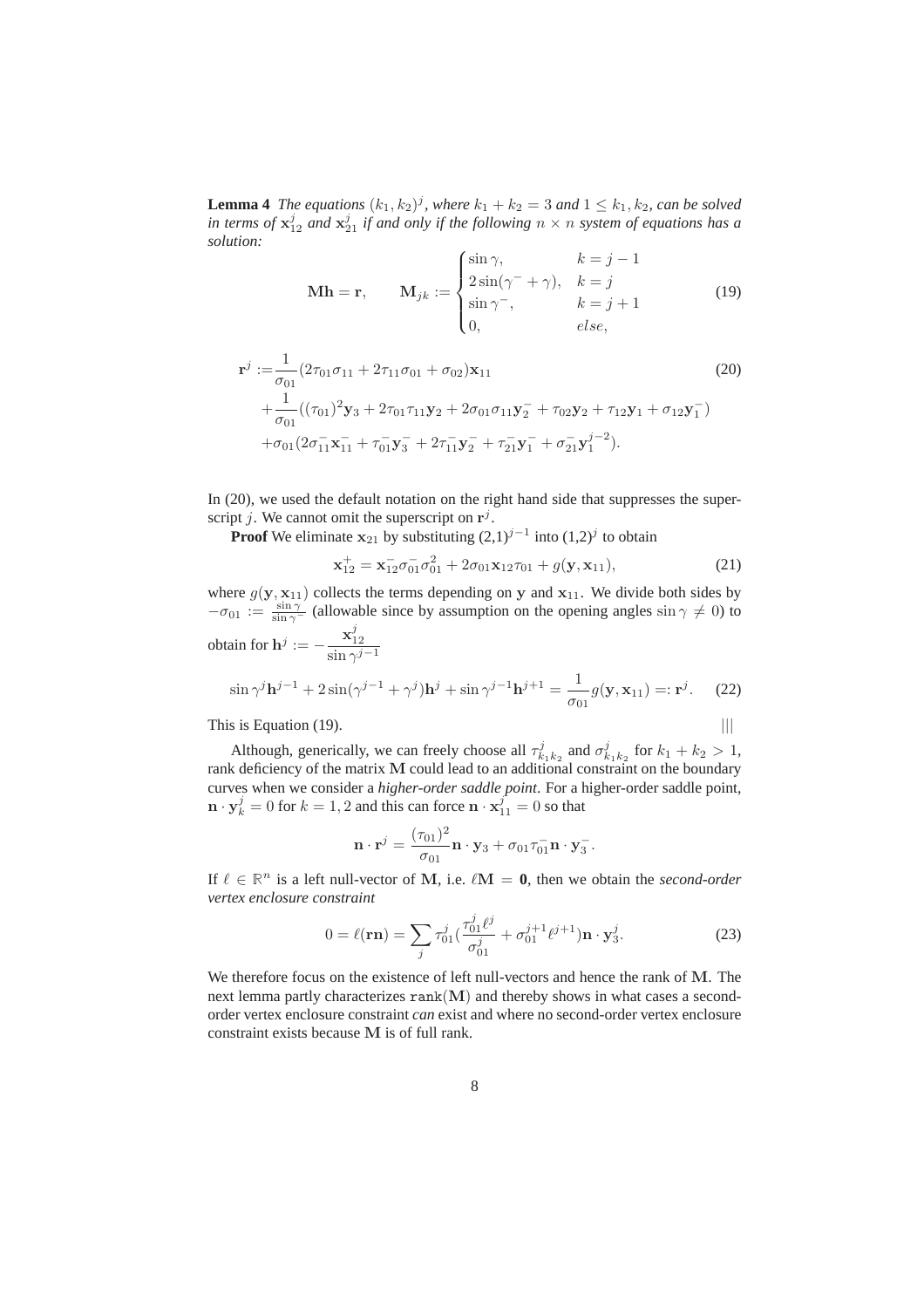**Lemma 5 (rank of M)** *The rank of* **M** *is at least*  $n-2$ *. The matrix* **M** *is of full rank, i.e.* rank(M) = n, if either all angles are equal and  $n \notin \{3, 4, 6\}$ ; or if all angles are *less than*  $\pi/3$ *.* 

**Proof** Since all  $\sin \gamma^j > 0$ , we can solve (22) for  $j = 1, ..., n - 2$ . Therefore the rank-deficiency is at most 2. Discrete Fourier analysis in [Pet92] shows M to be of full rank if all angles are equal and  $n \notin \{3, 4, 6\}$ . If all angles are less than  $\pi/3$  then the matrix is strictly diagonally dominant and therefore invertible.  $|||$ 

We will see below that, for  $n = 4$  and equal angles, rank(M) = 2; and for  $n = 5$ , when three angles are  $\pi/2$ , then rank(M) = 3. Discrete Fourier analysis in [Pet92] showed for all angles equal that rank(M) =  $n-1$  if  $n \in \{3, 6\}$  and rank(M) =  $n-2$ when  $n = 4$ . For unequal angles, the analysis is more complex.

As for the first-order vertex enclosure constraint, we can focus exclusively on the normal component of the constraints since, in the tangent plane, we can always choose  $\tau_{11}$  and  $\sigma_{11}$  to solve (1,1) for an arbitrary choice of  $\mathbf{x}_{11}^j$ . Then we can use the tangent component of  $x_{11}$  and the free choice of  $\sigma_{02}$  to solve the tangent component of  $(22)^{1}$ and  $(22)^n$  (while  $(22)^j$  is solved in terms of  $x_{12}^j$ ,  $j = 2, ..., n - 1$ ). Focussing on the normal component, we note that the right hand side simplifies to

$$
\mathbf{n} \cdot \mathbf{r}^{j} = \frac{1}{\sigma_{01}} (2\tau_{01}\sigma_{11} + 2\tau_{11}\sigma_{01} + \sigma_{02})\mathbf{n} \cdot \mathbf{x}_{11} + 2\sigma_{01}\sigma_{11}^{-}\mathbf{n} \cdot \mathbf{x}_{11}^{-}
$$
\n
$$
+ \frac{1}{\sigma_{01}} ((\tau_{01})^{2}\mathbf{n} \cdot \mathbf{y}_{3} + (2\tau_{01}\tau_{11} + \tau_{02})\mathbf{n} \cdot \mathbf{y}_{2})
$$
\n
$$
+ \sigma_{01}\tau_{01}^{-}\mathbf{n} \cdot \mathbf{y}_{3}^{-} + 2(\sigma_{11} + \sigma_{01}\tau_{11}^{-})\mathbf{n} \cdot \mathbf{y}_{2}^{-}.
$$
\n(24)

**Lemma 6** If  $n = 3$  or  $n = 4$ , no second-order vertex enclosure constraint exists for *any choice of*  $\gamma^{j}$ *.* 

**Proof** For  $n = 3$ ,  $\sin(\gamma^- + \gamma) = -\sin \gamma^+$  and **M** simplifies to

$$
\mathbf{M} = \begin{bmatrix} -2\sin\gamma^2 & \sin\gamma^3 & \sin\gamma^1\\ \sin\gamma^2 & -2\sin\gamma^3 & \sin\gamma^1\\ \sin\gamma^2 & \sin\gamma^3 & -2\sin\gamma^1 \end{bmatrix} . \tag{25}
$$

Since  $0 < \sin \gamma^j \leq 1$ , multiples of  $\ell := [1, 1, 1]$  are the only null-vectors of M; that is, rank $(M) = 2$ . We have a solution iff

$$
\mathbf{r}^1 + \mathbf{r}^2 + \mathbf{r}^3 = \mathbf{0}.\tag{26}
$$

If we choose  $\tau_{kl}^j = \sigma_{kl}^j = 0$  for  $k + l > 1$  then we have a solution since

$$
\mathbf{r}^{1} + \mathbf{r}^{2} + \mathbf{r}^{3} = \sum_{j=1}^{3} \tau_{01}^{j} \left( \frac{\tau_{01}^{j}}{\sigma_{01}^{j}} + \sigma_{01}^{j+1} \right) \mathbf{y}_{3}^{j}
$$
  
= 
$$
\sum_{j=1}^{3} \tau_{01}^{j} \frac{\sin(\gamma^{-} + \gamma) + \sin \gamma^{+}}{-\sin \gamma} \mathbf{y}_{3}^{j} = 0.
$$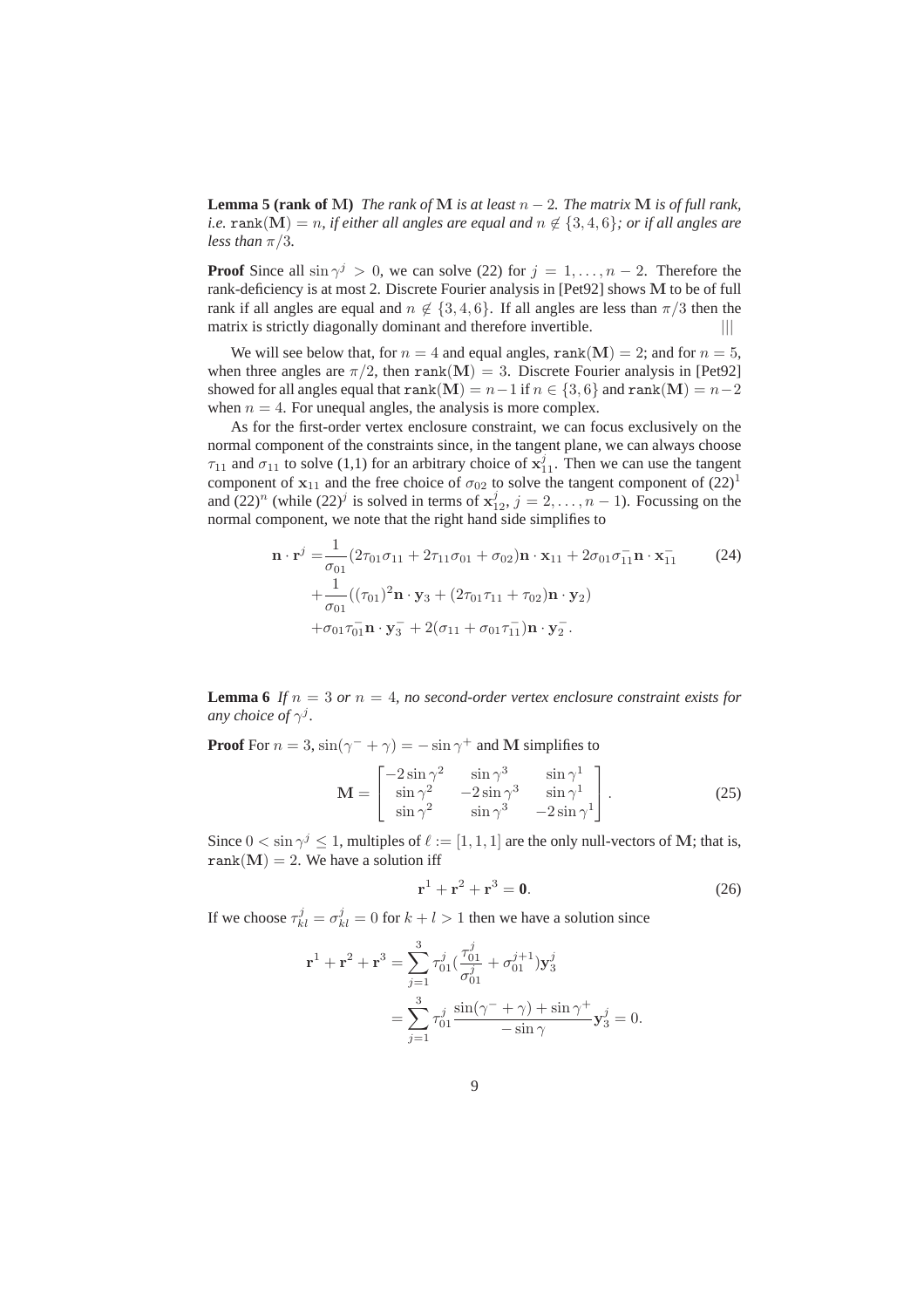That is, we can choose  $x_{12}^1$  freely and enforce all  $(1, 2)^j$  by choice of  $x_{12}^2$  and  $x_{12}^3$ . Then  $x_{21}^j$  is uniquely determined by  $(2, 1)^{j-1}$  and all constraints for  $k_1 + k_2 = 3$  hold.

If  $n = 4$ , the determinant of M is

$$
D = \begin{vmatrix} 2\sin(\gamma^4 + \gamma^1) & \sin \gamma^4 & 0 & \sin \gamma^1 \\ \sin \gamma^2 & 2\sin(\gamma^1 + \gamma^2) & \sin \gamma^1 & 0 \\ 0 & \sin \gamma^3 & 2\sin(\gamma^2 + \gamma^3) & \sin \gamma^2 \\ \sin \gamma^3 & 0 & \sin \gamma^4 & 2\sin(\gamma^3 + \gamma^4) \end{vmatrix}
$$
 (27)

$$
= \left(4\sin(\gamma^4 + \gamma^1)\sin(\gamma^1 + \gamma^2) + \sin\gamma^1\sin\gamma^3 - \sin\gamma^2\sin\gamma^4\right)^2\tag{28}
$$

$$
= \left(3\sin\frac{\gamma^1 - \gamma^2 - \gamma^3 + \gamma^4}{2}\sin\frac{\gamma^1 + \gamma^2 - \gamma^3 - \gamma^4}{2}\right)^2
$$
 (29)

$$
=9\sin^2(\gamma^2+\gamma^3)\sin^2(\gamma^1+\gamma^2). \tag{30}
$$

The last equation holds because  $\sum \gamma^j = 2\pi$ . That is  $D = 0$  if and only if  $\gamma^1 + \gamma^2 = \pi$ and therefore  $\gamma^3 + \gamma^4 = \pi$ ; or  $\gamma^2 + \gamma^3 = \pi$  and therefore  $\gamma^4 + \gamma^1 = \pi$ . That is  $D = 0$ if and only if at least one pair of tangents,  $t^1, t^3$  or  $t^2, t^4$ , is parallel.

If  $\gamma^1 + \gamma^2 = \pi$  and  $\gamma^2 + \gamma^3 = \pi$ , i.e. the tangents form an X then  $\sin \gamma^j = s$ ,  $j = 1, 2, 3, 4$ , for some scalar  $0 < s \leq 1$ . The matrix

$$
\mathbf{M} = \begin{bmatrix} 0 & s & 0 & s \\ s & 0 & s & 0 \\ 0 & s & 0 & s \\ s & 0 & s & 0 \end{bmatrix}
$$
 (31)

is of rank 2 and has left null-vectors  $[1, -c, -1, c]$  and  $[-c, -1, c, 1]$  for any c, for example  $c := 2 \cos \gamma^4$ . Without loss of generality, we choose  $\ell_1 := [1, 0, -1, 0]$  and  $\ell_2 := [0, -1, 0, 1]$ . Since  $\sigma_{01} = 1$  and  $\tau_{01} = 0$  and, by  $(1,1)^{j-1}$ ,  $\mathbf{n} \cdot \mathbf{x}_{11}^- = -\mathbf{n} \cdot \mathbf{x}_{11}$ 

$$
\mathbf{n} \cdot \mathbf{r}^j := (2\tau_{11} + \sigma_{02} - 2\sigma_{11}^{-})\mathbf{n} \cdot \mathbf{x}_{11} + \tau_{02}\mathbf{n} \cdot \mathbf{y}_2 + 2(\sigma_{11} + \tau_{11}^{-})\mathbf{n} \cdot \mathbf{y}_2^{-}.
$$
 (32)

Choosing, for example,  $w_{11} \neq 0$  in (13), we can enforce  $\mathbf{n} \cdot \mathbf{r}^j = 0$  by choice of  $\sigma_{02}$ and the constraints can be satisfied.

If  $\gamma^1 + \gamma^2 = \pi$  but  $\gamma^2 + \gamma^3 \neq \pi$  then  $s_1 := \sin \gamma^2 = \sin \gamma^1$  and  $s_4 := \sin \gamma^3 = \pi$  $\sin \gamma^4$  and hence

$$
\mathbf{M} = \begin{bmatrix} 2\sin(\gamma^4 + \gamma^1) & \sin\gamma^4 & 0 & \sin\gamma^1 \\ \sin\gamma^1 & 0 & \sin\gamma^1 & 0 \\ 0 & \sin\gamma^4 & -2\sin(\gamma^1 + \gamma^4) & \sin\gamma^1 \\ \sin\gamma^4 & 0 & \sin\gamma^4 & 0 \end{bmatrix} .
$$
 (33)

For this M, rank $(M) = 3$ . Since  $\sin(\gamma^4 + \gamma^1) = \cos \gamma^4 \sin \gamma^1 + \cos \gamma^1 \sin \gamma^4$ ,

$$
\ell \mathbf{M} = 0 \quad \text{for } \ell := [1, -2\cos\gamma^4, -1, -2\cos\gamma^1]. \tag{34}
$$

By (13) one  $\mathbf{n} \cdot \mathbf{x}_{11}^j$  can be chosen freely and we can set

$$
\ell \mathbf{n} \cdot \mathbf{r} = \mathbf{n} \cdot \mathbf{r}^1 - 2\cos\gamma^4 \mathbf{n} \cdot \mathbf{r}^2 - \mathbf{n} \cdot \mathbf{r}^3 - 2\cos\gamma^1 \mathbf{n} \cdot \mathbf{r}^4 = 0 \tag{35}
$$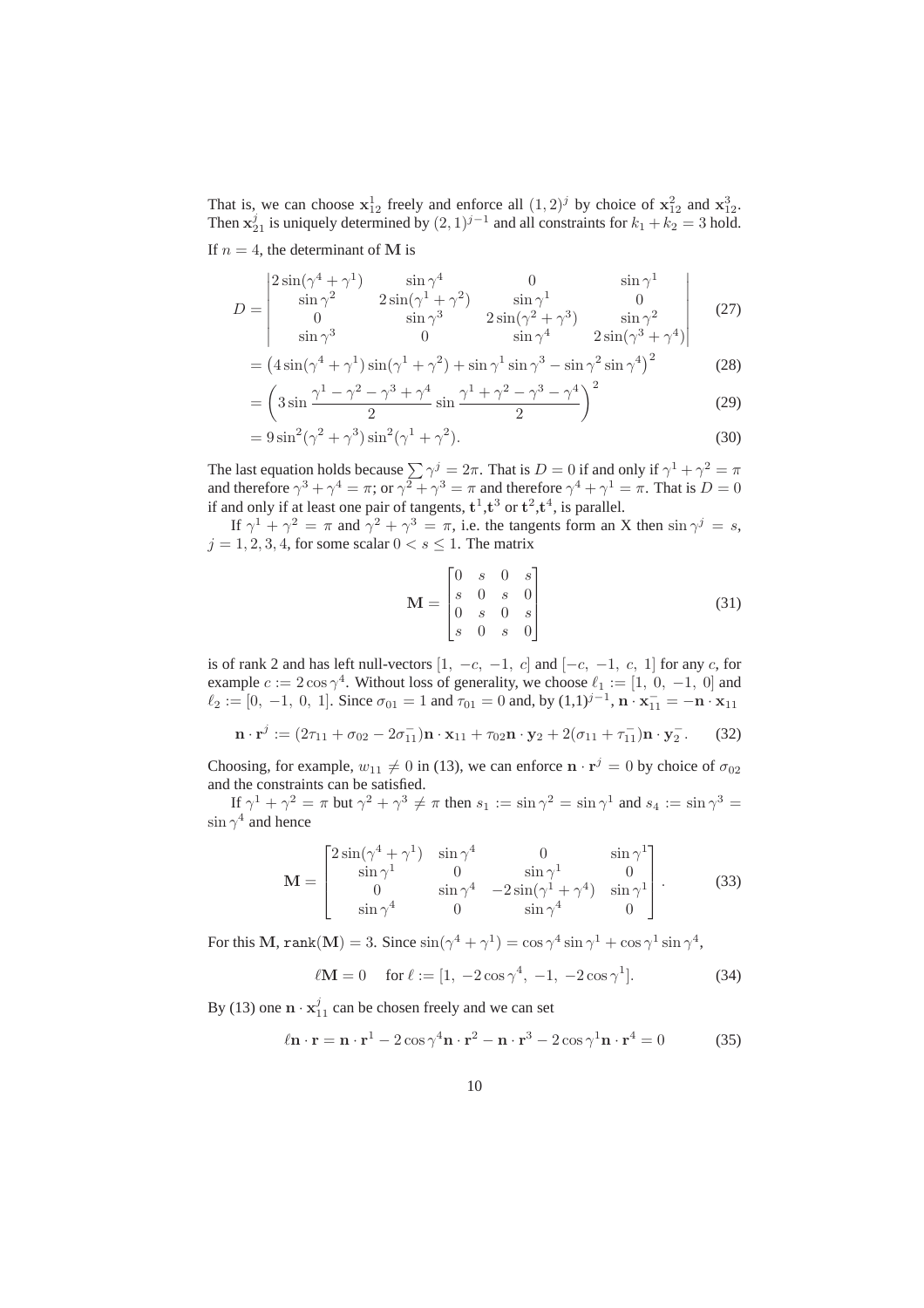by judicious choice of  $\sigma_0^j$  $\frac{1}{02}$ .

Our main result, however, proves that a second-order vertex enclosure constraint exists for a higher valence and some choice of  $\gamma$ . For  $n = 5$ , we compute

$$
\det \mathbf{M} = 18 \prod \sin(\gamma^j + \gamma^{j+1})
$$

suggesting an Ansatz with angles  $\gamma^1 + \gamma^2 = \pi$ .

**Theorem 2 (second-order vertex enclosure constraint)** *For* n = 5 *a second-order vertex enclosure constraint exists. That is, there exist angles* γ j *so that* M *has a left null vector*  $\ell$ ,  $\ell \mathbf{M} = 0$ ; and  $\ell \mathbf{r} = 0$  constrains the curves  $\mathbf{y}^j$ .

**Proof** We choose  $\gamma^j$  so that  $\gamma^1 + \gamma^2 = \pi$  and all  $y_2^j$  so that  $\mathbf{n} \cdot y_2^j = 0$ . A left null vector of M is

$$
\ell := [s_3, 2s_5(c_2s_3/s_2 + c_3) - s_4, -s_5, s_2, -s_2], \ s_j := \sin \gamma^j, c_j := \cos \gamma^j. \tag{36}
$$

Since  $\mathbf{n} \cdot \mathbf{y}_2^j = 0$ , due to the uniqueness of the solution to the  $G^1$  system, (1) and equations  $(1, 1)^j$  imply  $\mathbf{n} \cdot \mathbf{x}_{11}^j = 0$ . Then

$$
0 = \ell \mathbf{r} = \sum_{j} \tau_{01}^{j} \left( \frac{\tau_{01}^{j} \ell^{j}}{\sigma_{01}^{j}} + \sigma_{01}^{j+1} \ell^{j+1} \right) \mathbf{n} \cdot \mathbf{y}_{3}^{j}, \qquad s_{j-1,j} := \sin(\gamma^{j-1} + \gamma^{j})
$$

$$
= \sum_{j} \frac{s_{j-1,j}}{-s_{j}s_{j-1}} (s_{j-1,j}\ell^{j} + s_{j+1}\ell^{j+1}) \mathbf{n} \cdot \mathbf{y}_{3}^{j}, \qquad (23)_{5}
$$

has to hold (by assumption on the angles,  $s_j > 0$  for all j). Specifically, let us assume that **p** is a second-order saddle point, so that  $\mathbf{n} \cdot \mathbf{y}_2^j = 0$ , and choose  $\gamma := \frac{\pi}{6} [3, 3, 2, 2, 2]$ . Then

$$
[\ldots, s_j, \ldots] = [1 \ 1 \ \frac{\sqrt{3}}{2} \ \frac{\sqrt{3}}{2} \ \frac{\sqrt{3}}{2}], \ [\ldots, c_j, \ldots] = [0 \ 0 \ \frac{1}{2} \ \frac{1}{2} \ \frac{1}{2}], \tag{37}
$$

$$
[\ldots, s_{j-1,j}, \ldots] = [\frac{1}{2} \ 0 \ \frac{1}{2} \ \frac{\sqrt{3}}{2} \ \frac{\sqrt{3}}{2}], \text{ and } \ell = [\frac{\sqrt{3}}{2} \ 0 \ \frac{\sqrt{3}}{2} \ 1 \ -1].
$$

The second-order vertex enclosure constraint simplifies to

$$
0 = [1, 0, 1, 0, 0][\dots, \mathbf{n} \cdot \mathbf{y}_3^j, \dots]^{\mathbf{t}} = \mathbf{n} \cdot \mathbf{y}_3^1 + \mathbf{n} \cdot \mathbf{y}_3^3.
$$
 (38)

That is, for the two terms corresponding to the curves with opposing tangents,  $\mathbf{n} \cdot \mathbf{y}_3^1 =$  $-\mathbf{n} \cdot \mathbf{y}_3^3$  $\frac{3}{3}$  has to hold.  $|||$ 

The assumption that  $x$  is smooth up to third order at  $p$  is important in the proof. For example, the  $C^2$  surface

$$
\begin{cases}\n(x, y, 0) & x \ge 0, \\
(x, y, x^3) & x < 0,\n\end{cases}
$$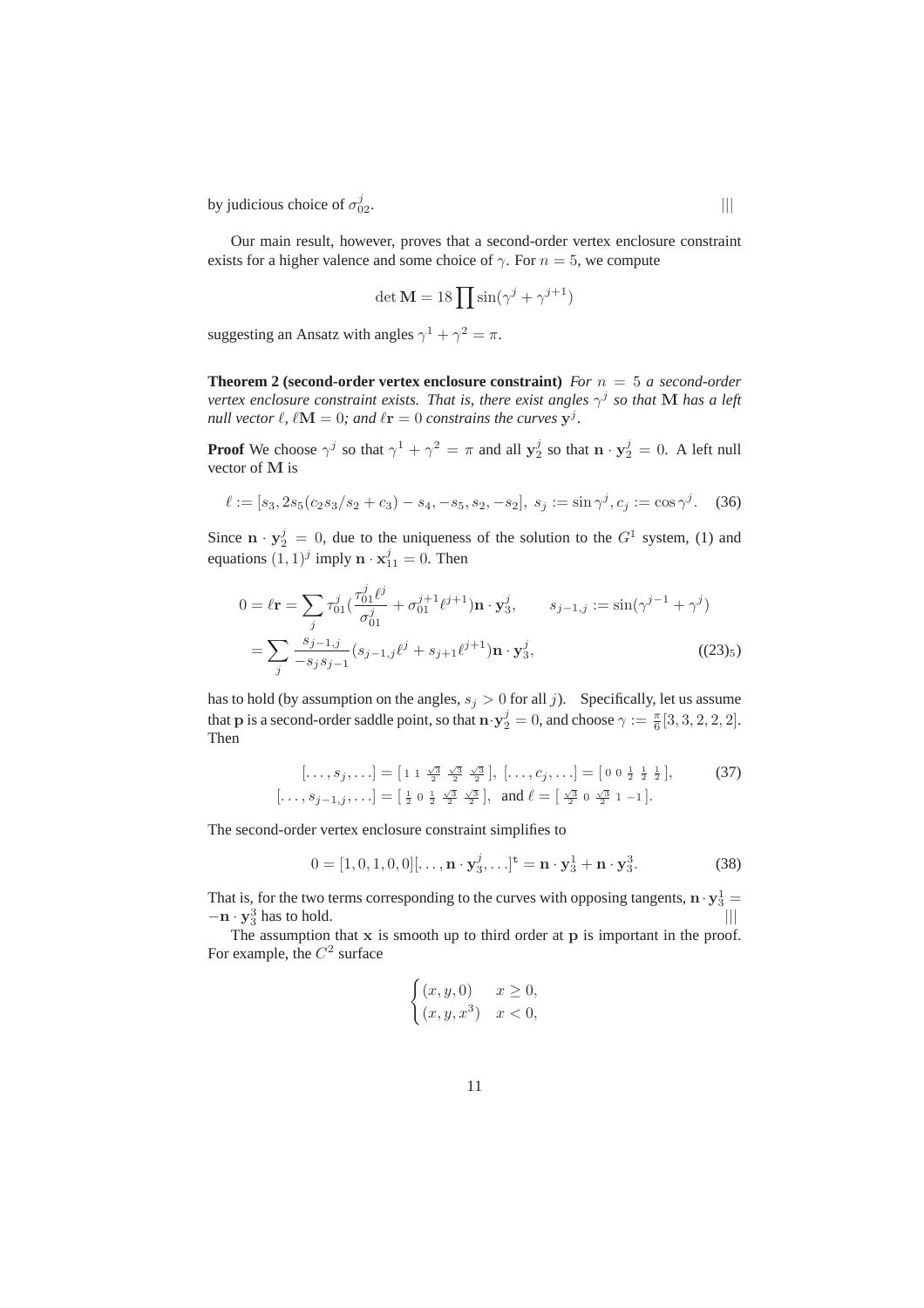can be partitioned into a  $G<sup>2</sup>$  patch network that interpolates the five curves

$$
\mathbf{y}^1(t) := (t, 0, 0), \ \mathbf{y}^2(t) := (0, t, 0), \ \mathbf{y}^3(t) := (-t, 0, t^3),
$$
  

$$
\mathbf{y}^4(t) := (-t, -t, t^3), \ \mathbf{y}^5(t) := (t, -t, 0).
$$

Here  $\mathbf{n} \cdot \mathbf{x}_{11} = 0$ ,  $\mathbf{n} \cdot \mathbf{y}_2^1 = 0$  and  $\mathbf{n} \cdot (\mathbf{y}_3^1 + \mathbf{y}_3^3) = 6 \neq 0$  seemingly contradicting Theorem 2. However  $x^5$  is not  $C^3$  across the y-axis.

We note that the case  $n = 5$  yields a doubly rank-deficient matrix M when  $\gamma =$  $\frac{\pi}{4}[2, 2, 2, 1, 1].$ 

#### **4. Higher valences**

Theorem 2 established the existence of a second-order vertex enclosure constraint. An explicit proof for valences  $n > 6$  requires exhibiting the null-vector  $\ell$  and hence a full understanding of the rank of M in its general form. We have not been able to establish the rank in generality. But we hazard a conjecture.

**Conjecture 1** *If, for some* j *both*

$$
|2\sin(\gamma^j + \gamma^{j-1})| < \sin\gamma^j + \sin\gamma^{j-1} \text{ and}
$$
\n
$$
|2\sin(\gamma^j + \gamma^{j-1})| < \sin\gamma^{j+1} + \sin\gamma^{j-2}
$$
\n
$$
(39)
$$

*then there exists a choice of the remaining angles for which* M *is rank-deficient.*

The conjecture draws on Lemma 5 which proves full rank when M is diagonally dominant. Equation (39) rules out dominance. The conjecture states that when neither the row nor the column of an index is diagonally dominant then additional angles can be found so that the determinant of M is zero.

We conclude with a few examples supporting the conjecture. The following choices of *n* angles  $\gamma^{j}$ , yield a matrix M with zero determinant:

|  | Examples supporting Conjecture 1. |  |  |
|--|-----------------------------------|--|--|
|--|-----------------------------------|--|--|

| $\boldsymbol{n}$ | $[\ldots, \gamma^j, \ldots] =$                 |                                                                                           |
|------------------|------------------------------------------------|-------------------------------------------------------------------------------------------|
| -6               | $\frac{\pi}{6}[2,3,1,3,h,3-h],$                | $h := \frac{6}{\pi} \text{atan}^{\frac{2\sqrt{3}}{3}} \approx 1.636886845$                |
|                  | $\frac{\pi}{6}[2,2,2,1,1,1,3],$                |                                                                                           |
|                  | $\frac{\pi}{6}[3,2,1,2,2,h,2-h],$              | $h := \frac{6}{\pi} \text{atan} \frac{\sqrt{3}}{29} \approx 0.1139327031$                 |
|                  | $\frac{\pi}{6}[2,2,1,1,1,1,h,4-h],$            | $h:=-\frac{6}{\pi} \text{atan} \frac{483\sqrt{3}}{-147-672\sqrt{6}} \approx 0.8337394914$ |
|                  | $12 \mid \frac{\pi}{12}[4,1,\ldots,1,h,11-h],$ | $h \approx 2.237657840$                                                                   |

It is well-known that if the number of curves is even then *generically*  $G<sup>1</sup>$  local network interpolation has no solution [HPS09, Pet91, DS91]. That is, in the cases where the curve network admits a solution, small perturbations of the curves deny a solution; and if a network denies a solution there is typically no small perturbation to the curves that allows a solution. We conjecture that in the  $G<sup>2</sup>$  case, the situation is more in our favor.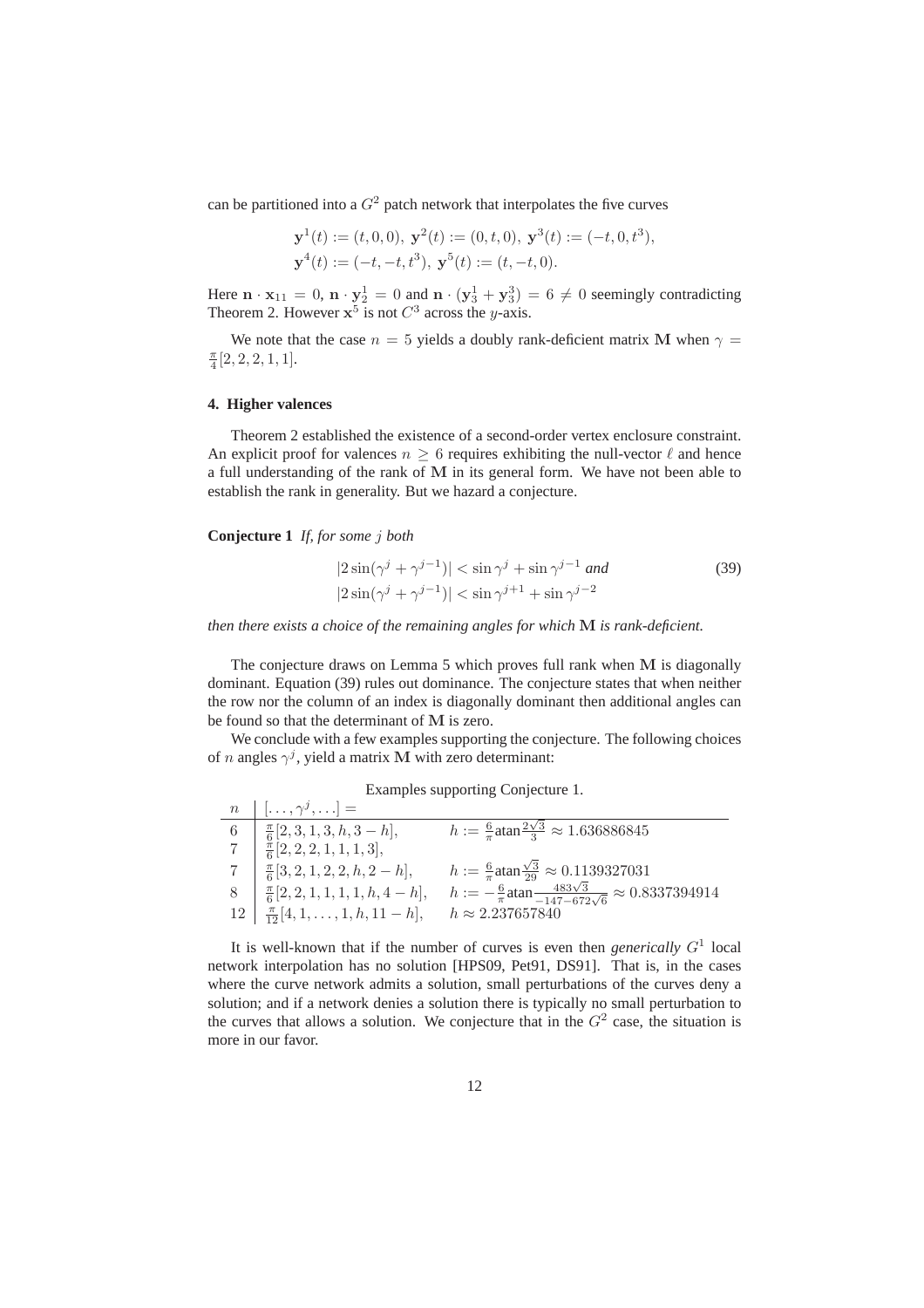**Conjecture 2** If an admissible curve network does not have a  $G<sup>2</sup>$  local network inter*polation then there exists a small perturbation to a different admissible curve network that has a* G<sup>2</sup> *local network interpolation.*

# 5. Euler Conditions implying existence of a  $G^2$  surface

Analogous, to the  $G^1$  case [HPS10b, Theorem 2], we now exhibit  $G^2$  Euler Conditions that, if they hold, guarantee a solution to the local network interpolation. That is we will exhibit a sufficient condition based only on geometric terms, the tangents, second and a third fundamental form. Since we assume a  $G<sup>1</sup>$  Euler condition (2) and since we are interested in the expansion of  $h^i$  in a small neighborhood at the common vertex p, we use special local coordinates.

**Definition 2 (height function, directional derivative)** *Let* x <sup>i</sup> *be a regular patch of a* G<sup>1</sup> *interpolation of a network of curves* y j *. We choose coordinates so that*

$$
\mathbf{x}^i(0,0) := \mathbf{p} = \mathbf{0}, \quad z^i := \mathbf{x}^i \cdot \mathbf{n}, \quad (x^i, y^i) := (\mathbf{x}^i \cdot \mathbf{t}^i, \mathbf{x}^i \cdot \mathbf{b}^i), \ \mathbf{b}^i := \mathbf{n} \times \mathbf{t}^i. \tag{40}
$$

*Then, locally, by regularity and smoothness in a neighborhood of the origin* 0*, there exists a function*  $h^i : \mathbb{R}^2 \to \mathbb{R}$ , *called the* height function *of the* Monge representation *of* x i *, such that*

$$
z^{i}(u, v) = h^{i}(x^{i}(u, v), y^{i}(u, v)).
$$
\n(41)

Due to the increased smoothness of the  $G^2$  interpolation patches in Definition 1 at **p**, we assume  $h^i$  is  $C^4$ . The derivative of  $h$  with respect to a vector field  $\mathbf{d}:\mathbb{R}^2\to\mathbb{R}^2$  is *abbreviated as*

$$
h_{[\mathbf{d}(x,y)]}(x,y) := \lim_{s \to 0} \frac{h((x,y) + s\mathbf{d}(x,y)) - h(x,y)}{s}.
$$
 (42)

*Recursively, we define*  $h_{[d_1, d_2]} := (h_{[d_1]})_{[d_2]}$ .

We recall that, since the  $y^j$  meeting at  $p = y^j(0)$  are unit-speed curves,

$$
\mathbf{y}_1^j = \mathbf{t}^j, \qquad \mathbf{y}_2^j = \kappa_g^j \mathbf{b}^j + \kappa_n^j \mathbf{n}, \tag{43}
$$

where  $\kappa_g$  and  $\kappa_n$  are the *geodesic* and *normal* curvatures of the curve. Denoting the projection of any curve  $y(t)$  of the curve network into the tangent plane as  $x(t)$ ,

$$
\mathbf{x}'(0) = \mathbf{t}, \quad \mathbf{x}''(0) = \kappa_g \mathbf{b}, \quad \text{ and } h_{[\mathbf{x}_k]}(\mathbf{0}) = 0 \tag{44}
$$

since all first order derivatives of the height function vanish by the choice of coordinates.

**Interpolation constraints.** If  $h$  is the local height function of a local network interpolation then additionally for every curve  $y(t)$  of the curve network

$$
\mathbf{y}(t) = [x(t), z(t)] = [x(t), h(x(t))]. \tag{45}
$$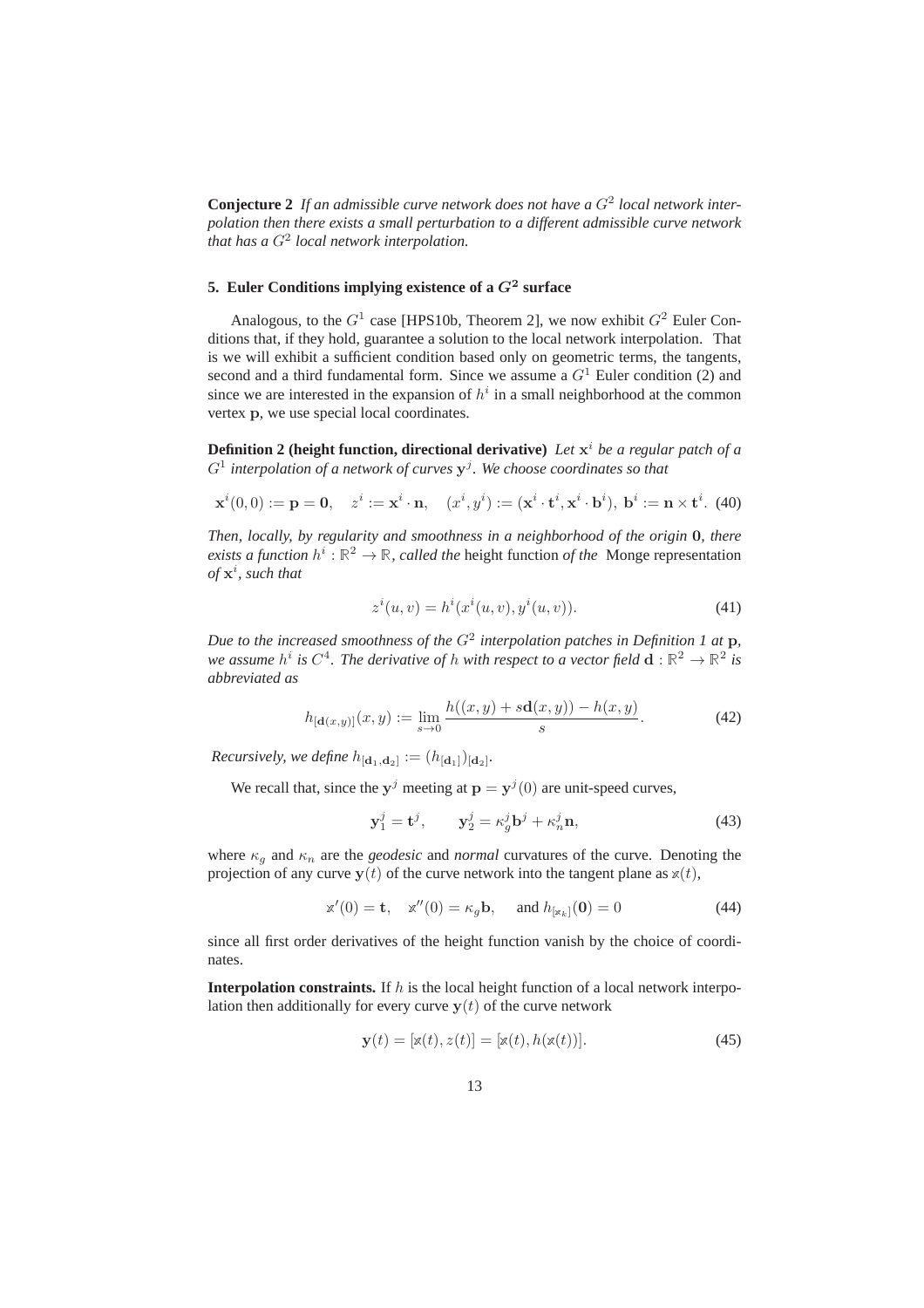That is, the restriction of the graph of the height function to  $x(t)$  matches the curve. Equivalently,

$$
h(\mathbf{x}(t)) = z(t). \tag{46}
$$

Since we are interested in local network interpolation, we focus on the derivatives of total degree at most  $2+2$ , the 4-jet at  $(0, 0)$ . By differentiating (46) and applying the product and chain rules, we obtain the  $4n$  interpolation constraints on  $h$  (recall that we drop superscripts indicating the curve):

$$
h_{[x'(t)]}(x(t)) = z'(t),
$$
\n(47)

$$
h_{[x'(t),x'(t)]}(x(t)) + h_{[x''(t)]}(x(t)) = z''(t),
$$
\n(48)

$$
h_{[x'(t),x'(t),x'(t)]} + 3h_{[x'(t),x''(t)]} + h_{[x^{(3)}(t)]} = z'''(t),
$$
\n(49)

$$
h_{[x'(t),x'(t),x'(t),x'(t)]} + 6h_{[x'(t),x'(t),x''(t)]}
$$
  
+3h\_{[x''(t),x''(t)]} + 4h\_{[x'(t),x^{(3)}(t)]} + h\_{[x^{(4)}(t)]} = z^{(4)}(t). (50)

If we evaluate these constraints at  $t = 0$  and substitute according to (43) and (44), e.g. all single differentiation terms  $h_{[**v**]}(0) = 0$  vanish, then we obtain

$$
h_{[t]}(0) = z'(0) = 0, \t(47_0)
$$

$$
h_{\left[\mathbf{t},\mathbf{t}\right]}(\mathbf{0}) = z''(0) \qquad \qquad = \kappa_n, \qquad (48_0)
$$

$$
h_{\left[\mathbf{t},\mathbf{t},\mathbf{t}\right]}(\mathbf{0}) + 3\kappa_g h_{\left[\mathbf{t},\mathbf{b}\right]}(\mathbf{0}) = z'''(0) \qquad \qquad = \mathbf{y}_3(0) \cdot \mathbf{n}, \qquad (49_0)
$$

$$
h_{\left[\mathbf{t},\mathbf{t},\mathbf{t},\mathbf{t}\right]}(\mathbf{0}) + 6\kappa_g h_{\left[\mathbf{t},\mathbf{t},\mathbf{b}\right]}(\mathbf{0})
$$

$$
+3\kappa_g^2 h_{[b,b]}(0) + 4h_{[t,x_3]}(0) = z^{(4)}(0) \qquad \qquad = y_4(0) \cdot \mathbf{n}.\tag{500}
$$

 $G<sup>2</sup>$  constraints. As a special case of [HLW99], two height functions, h and  $h<sup>+</sup>$ , meet with  $G^k$  continuity along the curve  $y(t)$  if and only if there exists a set of vector fields  ${d_i(t)}_{i=1}^k$  nowhere parallel to  $x'(t)$  and for  $\ell = 0, \ldots, k$ ,

$$
h_{[\mathbf{d}_1(t),\ldots,\mathbf{d}_\ell(t)]}(\mathbf{x}(t)) = h^+_{[\mathbf{d}_1(t),\ldots,\mathbf{d}_\ell(t)]}(\mathbf{x}(t)).
$$
\n(51)

For  $k = 2$ , near p, we may choose  $d_i(t) = b$ . To cover the 4-jet, we consider the derivatives of h,  $h_{\text{[b]}}$  and  $h_{\text{[b,b]}}$  up to fourth order, total, in the direction of t. That is, at  $t = 0$ , using (43) and (44), we obtain

$$
h: \qquad h_{\left[\mathbf{t},\mathbf{t}\right]} \qquad \qquad = h_{\left[\mathbf{t},\mathbf{t}\right]}^{+} \tag{52}
$$

$$
h_{[\mathbf{t},\mathbf{t},\mathbf{t}]} + 3\kappa_g h_{[\mathbf{t},\mathbf{b}]} \qquad \qquad = h_{[\mathbf{t},\mathbf{t},\mathbf{t}]}^+ + 3\kappa_g h_{[\mathbf{t},\mathbf{b}]}^+ \tag{53}
$$

$$
h_{[t, t, t, t]} + 6\kappa_g h_{[t, t, b]} + 4h_{[t, x_3]} = h^+_{[t, t, t, t]} + 6\kappa_g h^+_{[t, t, b]} + 4h^+_{[t, x_3]}(54)
$$

$$
h_{\left[\mathbf{b}\right]}: \qquad h_{\left[\mathbf{t},\mathbf{b}\right]} \qquad = h_{\left[\mathbf{t},\mathbf{b}\right]}^+\tag{55}
$$

$$
h_{[\mathbf{t},\mathbf{t},\mathbf{b}]} + \kappa_g h_{[\mathbf{b},\mathbf{b}]} \qquad \qquad = h_{[\mathbf{t},\mathbf{t},\mathbf{b}]}^+ + \kappa_g h_{[\mathbf{b},\mathbf{b}]}^+ \tag{56}
$$

$$
h_{[\mathbf{t},\mathbf{t},\mathbf{t},\mathbf{b}]} + 3\kappa_g h_{[\mathbf{t},\mathbf{b},\mathbf{b}]} \qquad \qquad = h_{[\mathbf{t},\mathbf{t},\mathbf{t},\mathbf{b}]}^+ + 3\kappa_g h_{[\mathbf{t},\mathbf{b},\mathbf{b}]}^+ \tag{57}
$$

$$
h_{[\mathbf{b},\mathbf{b}]}: \t\t h_{[\mathbf{t},\mathbf{b},\mathbf{b}]} \t\t = h_{[\mathbf{t},\mathbf{b},\mathbf{b}]}^{+} \t\t (58)
$$

$$
h_{[\mathbf{t}, \mathbf{t}, \mathbf{b}, \mathbf{b}]} + \kappa_g h_{[\mathbf{b}, \mathbf{b}, \mathbf{b}]} \qquad \qquad = h_{[\mathbf{t}, \mathbf{t}, \mathbf{b}, \mathbf{b}]}^+ + \kappa_g h_{[\mathbf{b}, \mathbf{b}, \mathbf{b}]}^+ \tag{59}
$$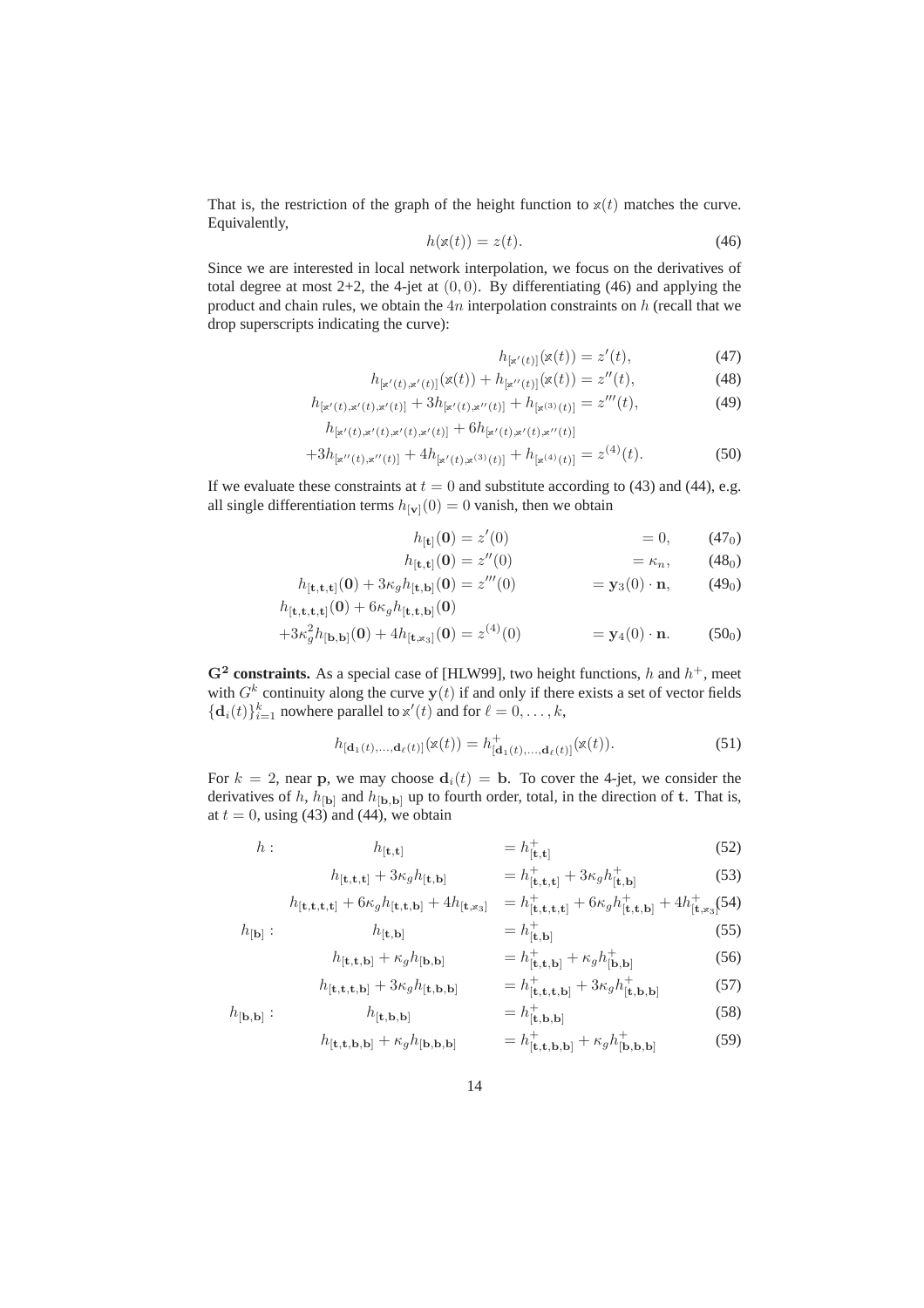First, we derive the constraint central to the  $G<sup>1</sup>$  vertex constraint in terms of the height function.

**Lemma 7 ([HPS09])** For height functions h and  $h^+$  of adjacent surfaces of the  $G^1$ *patch network,*

$$
h_{\left[\mathbf{t}^-, \mathbf{t}\right]} \sin \gamma + h_{\left[\mathbf{t}, \mathbf{t}^+\right]}^+ \sin \gamma^+ = \kappa_n \frac{\sin(\gamma + \gamma^+)}{\sin \gamma \sin \gamma^+}.\tag{60}
$$

Since  $h_{[t-,t]}$  is the normal component of the corner twist vector for the surface patch x, (60) equals [HPS10b, Constraint (17)].

**Proof** By adjacency, h and  $h^+$  interpolate the curve pairs  $(y^-, y)$  and  $(y, y^+)$ respectively. Since  $\mathbf{t}^- = \cos \gamma \mathbf{t} - \sin \gamma \mathbf{b}$ ,  $\mathbf{t}^+ = \cos \gamma^+ \mathbf{t} + \sin \gamma^+ \mathbf{b}$  and  $\sin \gamma \neq 0$  for  $\pi > \gamma > 0$ ,

$$
\mathbf{b} = \frac{-\mathbf{t}^- + \cos \gamma \mathbf{t}}{\sin \gamma} = \frac{\mathbf{t}^+ - \cos \gamma^+ \mathbf{t}}{\sin \gamma^+}.
$$
 (61)

Then in (55), we can replace differentiation in the direction of b with differentiation in a linear combination of curve tangents:

$$
\frac{\cos \gamma}{\sin \gamma} h_{\left[\mathbf{t},\mathbf{t}\right]} - \frac{1}{\sin \gamma} h_{\left[\mathbf{t},\mathbf{t}^-\right]} = -\frac{\cos \gamma^+}{\sin \gamma^+} h_{\left[\mathbf{t},\mathbf{t}^+\right]}^+ + \frac{1}{\sin \gamma^+} h_{\left[\mathbf{t},\mathbf{t}^+\right]}^+.
$$
 (62)

The claim follows since, by (1),  $h_{[\mathbf{t},\mathbf{t}]}^+ = h_{[\mathbf{t},\mathbf{t}]} = \kappa$ . |||

We observe that, by Lemma 1, the entries of second fundamental form of the surface x at the vertex p and with principle directions t and b are  $h_{[t,t]}$ ,  $h_{[t,b]}$ ,  $h_{[b,b]}$ .

Next, we postulate that in addition to (1) there is a trilinear form  $III(\mathbf{v}_1, \mathbf{v}_2, \mathbf{v}_3)$ that satisfies (49<sub>0</sub>) for all curves  $y^{i}(t)$ . The existence of this form *III* implies solvability of the equations  $(k_1, k_2)$  with  $k_1 + k_2 = 3$  that were the focus of attention due to Lemma 4. The next theorem confirms that the existence of such a trilinear form implies the existence of a  $G^2$  surface network.

**Theorem 3 (**G<sup>2</sup> **Euler condition)** *Let the* G<sup>1</sup> *Euler condition hold, i.e. there exists a*  $s$ ymmetric bilinear form,  $II$ , such that  $II({\bf t}^i,{\bf t}^i)={\bf y}^i_2\cdot{\bf n}=\kappa^i_n$  for all  $i.$  If there exists *a symmetric trilinear form,* III*, such that for all* i

$$
III(\mathbf{t}^i, \mathbf{t}^i, \mathbf{t}^i) = \mathbf{y}_3^i \cdot \mathbf{n} - 3\kappa_g^i II(\mathbf{t}^i, \mathbf{b}^i)
$$
 (63)

*then the curve network*  $\{y^i(t)\}$  *has a*  $G^2$  *patch network.* 

**Proof** We define the pieces  $h^i$  of a height function for each patch  $x^i$  up to third order by

$$
h^{i}(0,0) := 0, \quad h^{i}_{[\mathbf{v}_{1}]}(0,0) := 0, \quad h^{i}_{[\mathbf{v}_{1},\mathbf{v}_{2}]}(0,0) := II(\mathbf{v}_{1},\mathbf{v}_{2}),
$$

$$
h^{i}_{[\mathbf{v}_{1},\mathbf{v}_{2},\mathbf{v}_{3}]}(0,0) := III(\mathbf{v}_{1},\mathbf{v}_{2},\mathbf{v}_{3}).
$$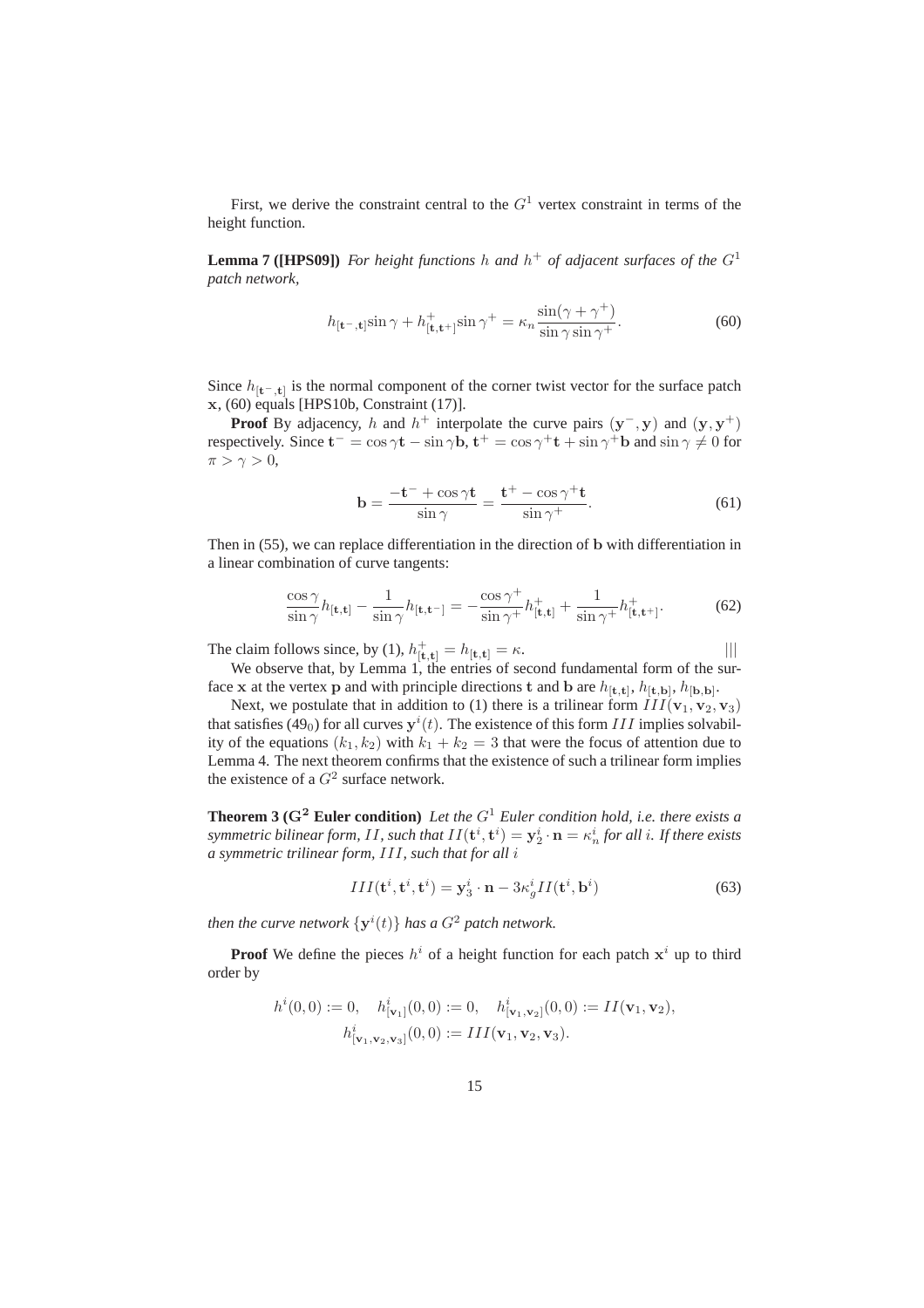By the  $G<sup>1</sup>$  Euler condition and (63), the interpolation constraints (48) and (49) hold and the smoothness constraints (52), (53), (55), (56) and (58) hold. Therefore, we need only focus on the derivatives of total degree 4, which, dropping the superscript and evaluating at  $(0, 0)$  simplify to the 3n constraints

$$
h_{\left[\mathbf{t},\mathbf{t},\mathbf{t},\mathbf{t}\right]} = h_{\left[\mathbf{t},\mathbf{t},\mathbf{t},\mathbf{t}\right]}^{+},\tag{54}
$$

$$
h_{\left[\mathbf{t},\mathbf{t},\mathbf{b}\right]} = h_{\left[\mathbf{t},\mathbf{t},\mathbf{t},\mathbf{b}\right]}^{+},\tag{57}
$$

$$
h_{[\mathbf{t}, \mathbf{t}, \mathbf{b}, \mathbf{b}]} = h_{[\mathbf{t}, \mathbf{t}, \mathbf{b}, \mathbf{b}]}^{+}.
$$
 (59<sub>1</sub>)

To show that this system always has a solution, we use that by regularity,

$$
\mathbf{b} = \alpha \mathbf{t} + \beta \mathbf{t}^+, \qquad \beta \neq 0, \quad (\alpha := \alpha^i, \beta = \beta^i). \tag{64}
$$

We can set  $h_{[t,t,t,t]}$  and  $h_{[t,t,t,t]}^+$  to enforce the interpolation constraints (50) and (54<sub>1</sub>). The remaining  $2n$  constraints,

$$
\alpha h_{[\mathbf{t},\mathbf{t},\mathbf{t},\mathbf{t}]} + \beta h_{[\mathbf{t},\mathbf{t},\mathbf{t},\mathbf{t}^+]} = \alpha h_{[\mathbf{t},\mathbf{t},\mathbf{t},\mathbf{t}]}^+ + \beta h_{[\mathbf{t},\mathbf{t},\mathbf{t},\mathbf{t}^+]}^+, \qquad (57_2)
$$

$$
\alpha^2 h_{\left[\mathbf{t},\mathbf{t},\mathbf{t},\mathbf{t}\right]} + 2\alpha\beta h_{\left[\mathbf{t},\mathbf{t},\mathbf{t},\mathbf{t}^+\right]} + \beta^2 h_{\left[\mathbf{t},\mathbf{t},\mathbf{t}^+\right,\mathbf{t}^+\right]} =
$$
\n
$$
\alpha^2 h_{\left[\mathbf{t},\mathbf{t},\mathbf{t},\mathbf{t}\right]} + 2\alpha\beta h_{\left[\mathbf{t},\mathbf{t},\mathbf{t}^+\right]}^+ + \beta^2 h_{\left[\mathbf{t},\mathbf{t},\mathbf{t}^+\right,\mathbf{t}^+\right]},
$$
\n(59<sub>2</sub>)

simplify due to (54<sub>1</sub>) and since  $\beta \neq 0$  to

$$
h_{\left[\mathbf{t},\mathbf{t},\mathbf{t},\mathbf{t}^+\right]} = h_{\left[\mathbf{t},\mathbf{t},\mathbf{t},\mathbf{t}^+\right]}^+, \tag{57}_3
$$

$$
h_{\left[\mathbf{t},\mathbf{t},\mathbf{t}^+,\mathbf{t}^+\right]} = h_{\left[\mathbf{t},\mathbf{t},\mathbf{t}^+,\mathbf{t}^+\right]}^{\dagger}.\tag{59_3}
$$

Since also  $t^+ = \tau t + \sigma t^-$  and  $\sigma \neq 0$  by regularity, we can expand the 4-linear forms to

$$
\tau h_{[\mathbf{t}, \mathbf{t}, \mathbf{t}, \mathbf{t}]} + \sigma h_{[\mathbf{t}^-, \mathbf{t}, \mathbf{t}, \mathbf{t}]} = h_{[\mathbf{t}, \mathbf{t}, \mathbf{t}, \mathbf{t}^+]}^+, \tag{57_4}
$$

$$
\tau^2 h_{\left[\mathbf{t}, \mathbf{t}, \mathbf{t}, \mathbf{t}\right]} + 2\tau \sigma h_{\left[\mathbf{t}^-, \mathbf{t}, \mathbf{t}, \mathbf{t}\right]} + \sigma^2 h_{\left[\mathbf{t}^-, \mathbf{t}^-, \mathbf{t}, \mathbf{t}\right]} = h_{\left[\mathbf{t}, \mathbf{t}, \mathbf{t}^+, \mathbf{t}^+\right]}^+.
$$
(59<sub>4</sub>)

Evidently, the equations of type (57<sub>4</sub>) can be enforced by setting  $h_{[\mathbf{t},\mathbf{t},\mathbf{t},\mathbf{t+}]}^+$  and we can proceed analogous to Lemma 3. If one, say  $\tau_1$  is not zero then we can solve all but one of the equations of type (59<sub>4</sub>) for  $h_{[t^-,t^-,t,t]}$  and the remaining one for  $h^1_{[t^n,t^1,t^1,t^1]}$ . If all  $\tau = 0$  then we have the X configuration and the valence is 4 and  $\sigma = 1$ . The system is underconstrained and can be solved by fixing, say  $h_{[\mathbf{t}^n, \mathbf{t}^n, \mathbf{t}^1, \mathbf{t}^1]}^1$  and solving for the other three expressions of type  $h_{[t^-,t^-,t,t]}$ .

This solution to the  $G<sup>2</sup>$  constraints on the Monge form provides a solution to the component of the full  $G<sup>2</sup>$  vertex constraints in the normal direction at p. By the argument preceding (24), this solution can be completed, in the two tangential directions, to a solution of the full  $G^2$  vertex constraints. Therefore Theorem 1 can be invoked to provide a local construction of the surface.  $|||$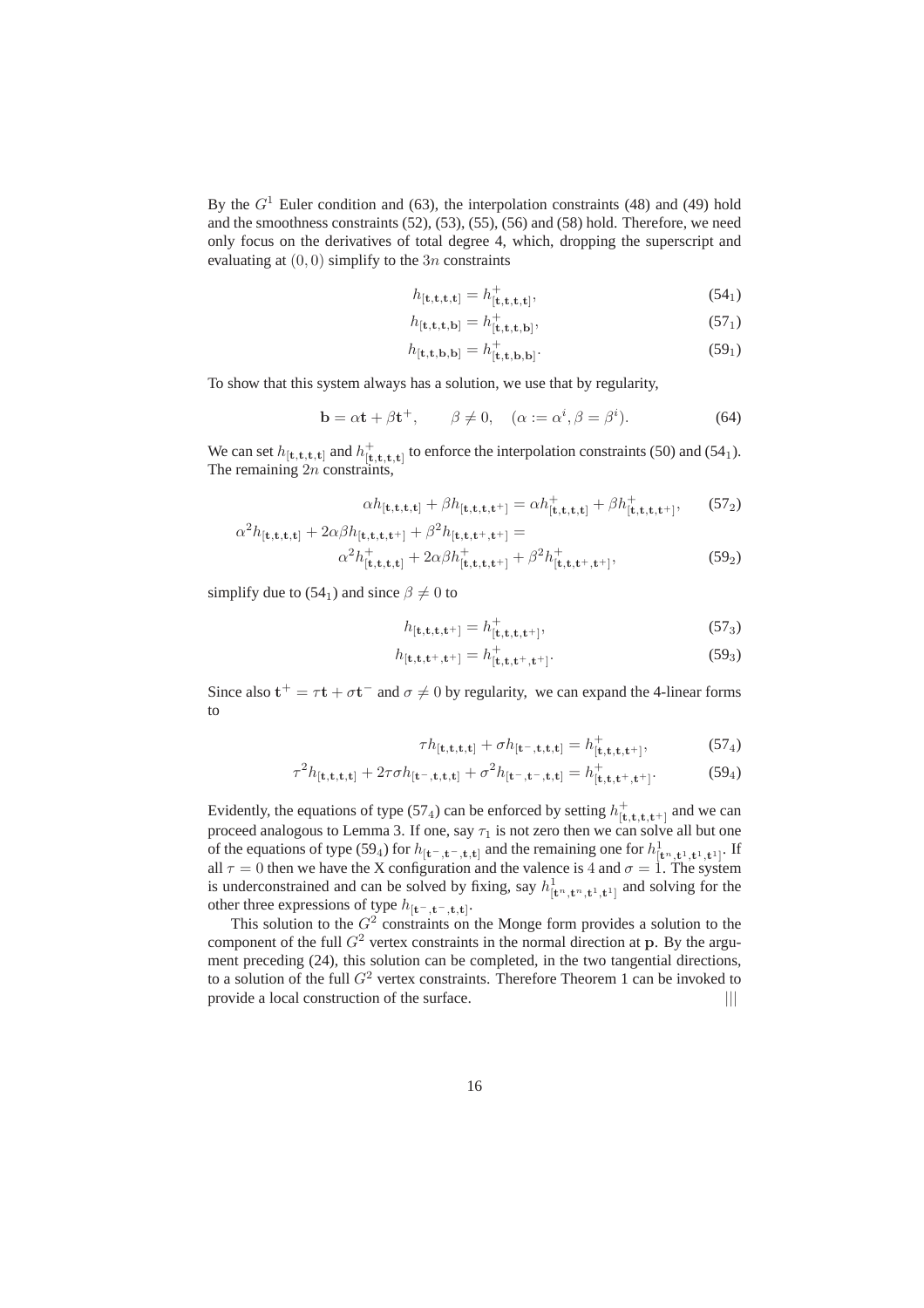#### **6. Conclusion**

We established the existence of a second-order vertex enclosure constraint that governs what admissible curve networks allow for  $G<sup>2</sup>$  interpolation by smooth patches. While the first-order vertex enclosure constraint strongly restricts all even-patch configurations, the second-order vertex enclosure constraint is a more subtle constraint. Most input curve meshes that satisfy the first-order vertex enclosure constraint can be expected to also satisfy the second-order vertex enclosure constraint and only a minority will not.

We fully analyzed the practically important cases of valence 3,4 and 5 and characterized the second-order vertex enclosure constraint for valence 5. All other cases still lack a complete characterization of the null-space of M. Lemma 5 establishes bounds on the angle distribution that guarantee that a curve network has a local network interpolation. Conversely, we showed that a solution to the  $G<sup>2</sup>$  vertex constraints allows constructing a  $G^2$  local network interpolation.

We used the Monge representation and directional derivatives of the local height function to show that a geometric rather than an algebraic  $G<sup>2</sup>$  Euler condition, in terms of second and third order multi-linear forms, suffices to guarantee the existence of a  $G<sup>2</sup>$  local network interpolation. This notation allows in principle to investigate higher, kth-order interpolation and smoothness constraints. But, although patterns emerge in constraints analogous to  $(47<sub>0</sub>)$  through  $(50<sub>0</sub>)$  and  $(52)$  through  $(59)$ , it is not clear that for  $k > 2$ , Euler conditions in terms of the second to the  $k + 1$ st order multi-linear forms suffice to ensure solvability of constraints involving the 2k jets of the surfaces meeting at the central point.

*Acknowledgements.* The work was supported in part by NSF grant CCF-0728797.

## **References**

- [DS91] W-H. Du and F. J. M. Schmitt.  $G^1$  smooth connection between rectangular and triangular Bézier patches at a common corner. In P-J. Laurent, A. Le Méhauté, and L.L. Schumaker, editors, *Curves and Surfaces*, pages 161– 168. Academic Press, 1991.
- [DS92] W-H. Du and F. J. M. Schmitt. On the  $G<sup>2</sup>$  continuity of piecewise parametric surfaces. In Schumaker Lyche, editor, *Mathematical Methods in CAGD II*, pages 197–207, 1992.
- [GH95] C. M. Grimm and J. F. Hughes. Modeling surfaces of arbitrary topology using manifolds. *Computer Graphics*, 29(Annual Conference Series):359– 368, 1995.
- [Gre74] J. A. Gregory. Smooth interpolation without twist constraints. In R. E. Barnhill and R. F. Riesenfeld, editors, *Computer Aided Geometric Design*, pages 71–87. Academic Press, 1974.
- [Hah89] Jörg Hahn. Filling polygonal holes with rectangular patches. In *Theory and practice of geometric modeling (Blaubeuren, 1988)*, pages 81–91. Springer, Berlin, 1989.